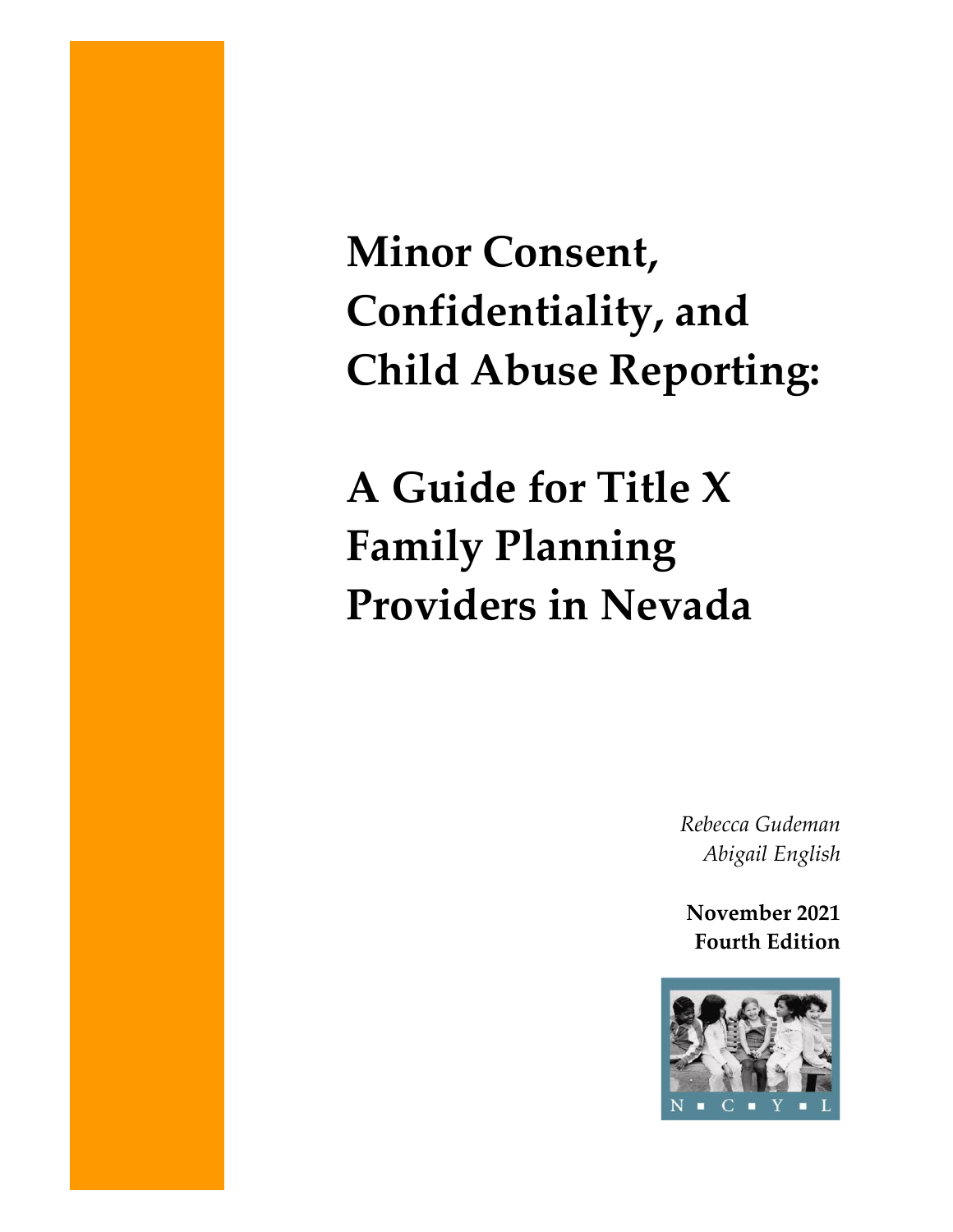The **National Center for Youth Law (NCYL)** is a national, non-profit organization that uses the law to improve the lives of poor children. NCYL works to ensure that low-income children have the resources, support and opportunities they need for a healthy and productive future. [www.youthlaw.org.](http://www.youthlaw.org/) Rebecca Gudeman, JD of NCYL created the third edition of this document in 2019 for the Nevada Primary Care Association. The fourth edition of this document was updated from the third edition by Abigail English, JD, of the Center for Adolescent Health & the Law, as a consultant to the Nevada Primary Care Association.

The **Nevada Primary Care Association (NVPCA)** is a non-profit membership organization that was founded in 1995. NVPCA serves Section 330 funded and prospective Federally Qualified Health Centers, tribal health centers, other primary care clinics, and community health providers throughout the State of Nevada. NVPCA supports collaboration and coordination among existing health centers and other community health providers to improve and expand access to comprehensive primary care services throughout the state**.** To learn more visit [www.nvpca.org.](http://www.nvpca.org/)

Funding for this publication was supported by NVPCA's Title X program under Grant #FPHPA006487-03-00 from the United States Department of Health and Human Services (DHHS) under Section 1001 of the Public Health Service Act, 42 U.S.C. 300.

#### **Acknowledgements**

NCYL sincerely thanks Elicia Torres, MPA, Deputy Director of Reproductive Healthcare, Nevada Primary Care Association, for her review of drafts and project management.

### **Suggested citation**

R. Gudeman and A. English, *Minor Consent, Confidentiality, and Child Abuse Reporting: A Guide for Family Planning Providers in Nevada, 4th ed.* (National Center for Youth Law, Oakland, CA, 2021).

### **Disclaimer**

This manual provides information. It does not constitute legal advice or representation. For legal advice, readers should consult their own counsel. This manual presents the state of the law as of November 2021. While we have attempted to assure the information included is accurate as of this date, laws do change, and we cannot guarantee the accuracy of the contents after publication.

### **© 2021 National Center for Youth Law**

This document may be reproduced for non-commercial purposes provided any reproduction is accompanied by an acknowledgement. All other rights reserved. The first edition of this document was published in 2004.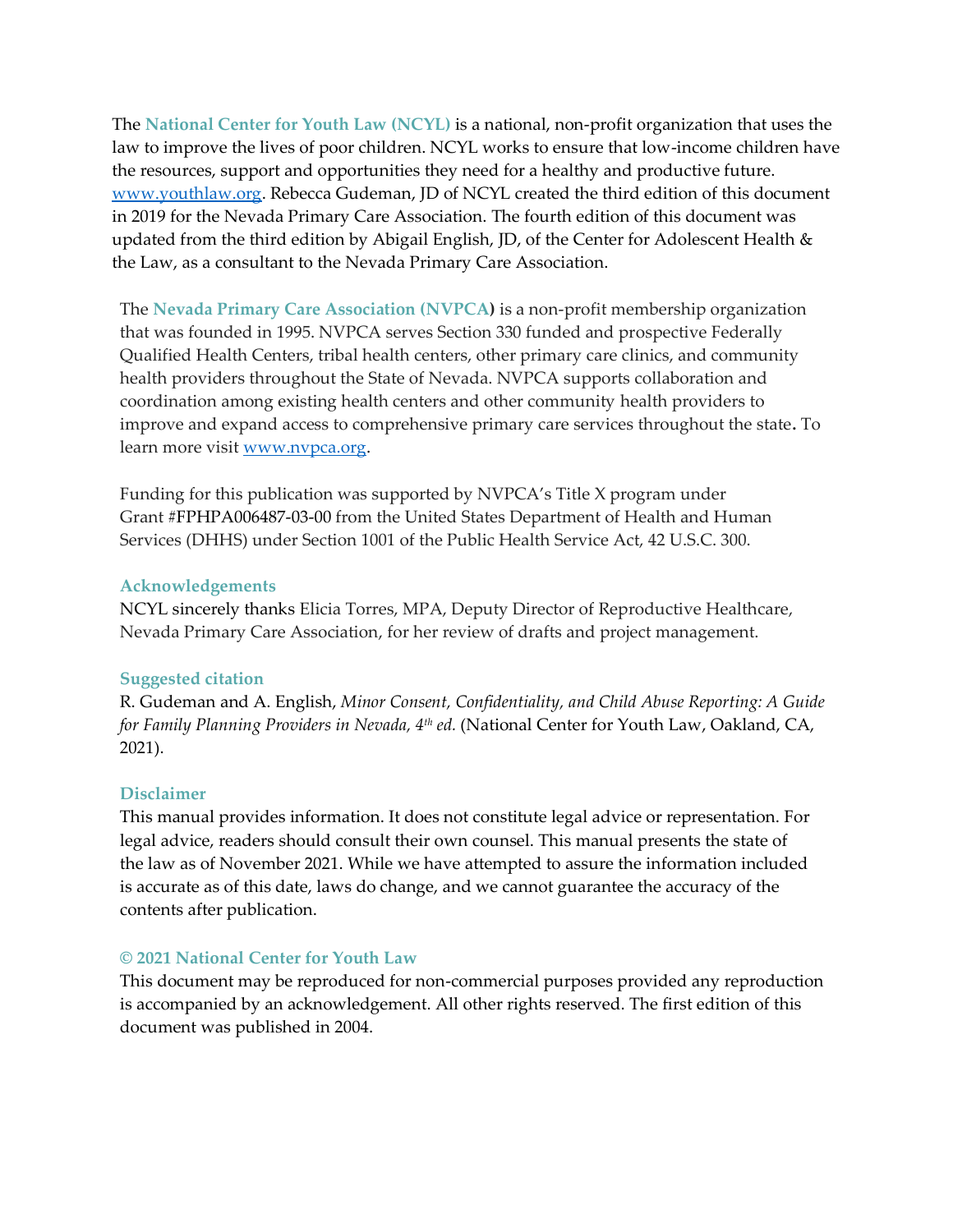# **Table of Contents**

| IV.                                                                                            |  |
|------------------------------------------------------------------------------------------------|--|
| <b>GENERAL MEDICAL CARE: Overview of Nevada Medical Consent and</b>                            |  |
|                                                                                                |  |
|                                                                                                |  |
|                                                                                                |  |
|                                                                                                |  |
|                                                                                                |  |
|                                                                                                |  |
|                                                                                                |  |
|                                                                                                |  |
|                                                                                                |  |
| Can individuals be held liable for revealing or accessing confidential information outside the |  |
|                                                                                                |  |
|                                                                                                |  |
|                                                                                                |  |
|                                                                                                |  |
| В.                                                                                             |  |
|                                                                                                |  |
|                                                                                                |  |
|                                                                                                |  |
| C.                                                                                             |  |
|                                                                                                |  |
|                                                                                                |  |
|                                                                                                |  |
|                                                                                                |  |
| D.                                                                                             |  |
|                                                                                                |  |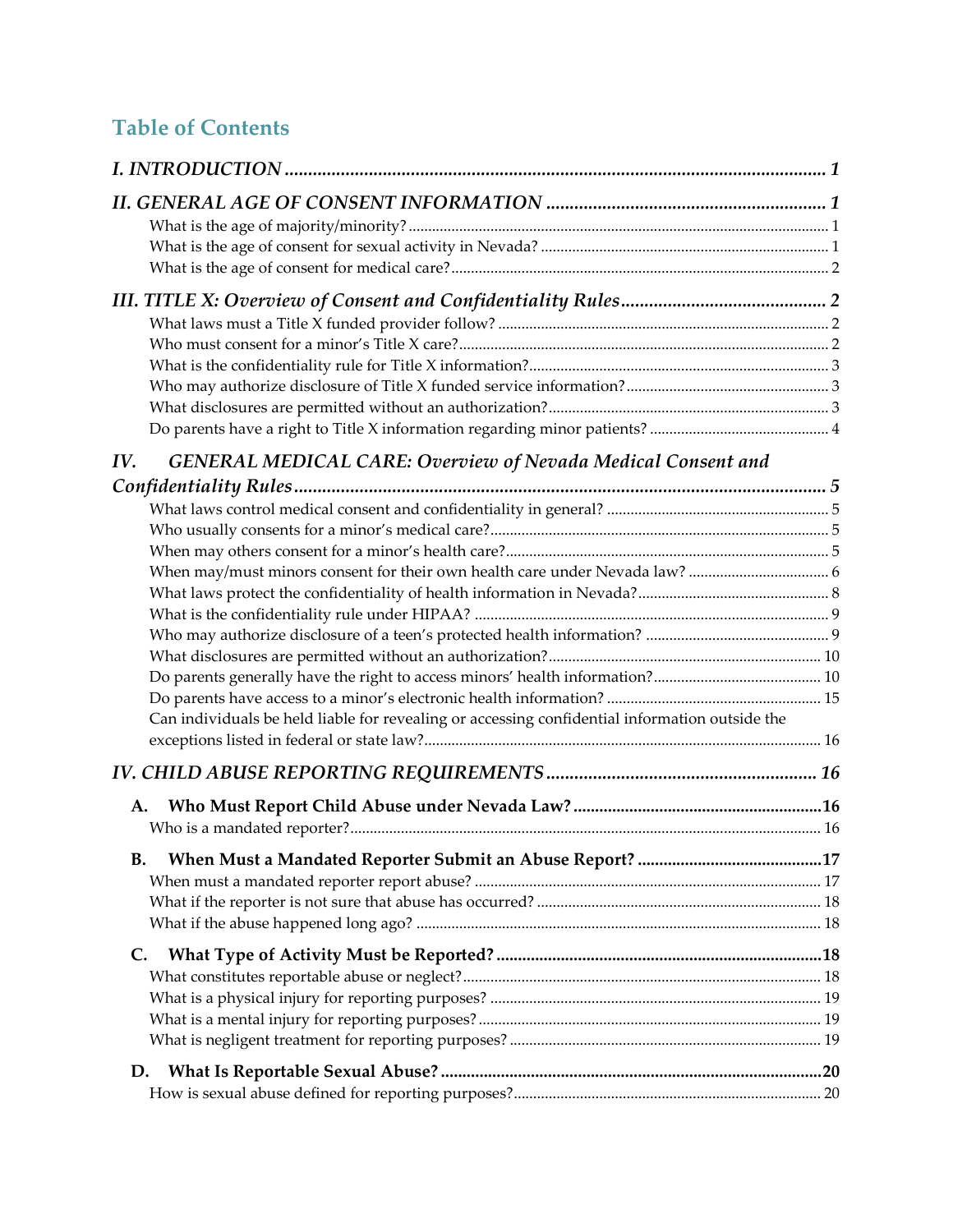| For the purposes of child abuse reporting, does a mandated reporter have a duty to try to ascertain   |  |
|-------------------------------------------------------------------------------------------------------|--|
|                                                                                                       |  |
| Does pregnancy or a sexually transmitted infection automatically require an abuse report? 23          |  |
| E.                                                                                                    |  |
|                                                                                                       |  |
|                                                                                                       |  |
|                                                                                                       |  |
|                                                                                                       |  |
| F.                                                                                                    |  |
|                                                                                                       |  |
|                                                                                                       |  |
|                                                                                                       |  |
|                                                                                                       |  |
| Alay confidential information from the medical chart and provider notes be included in a report? . 25 |  |
|                                                                                                       |  |
|                                                                                                       |  |
|                                                                                                       |  |
|                                                                                                       |  |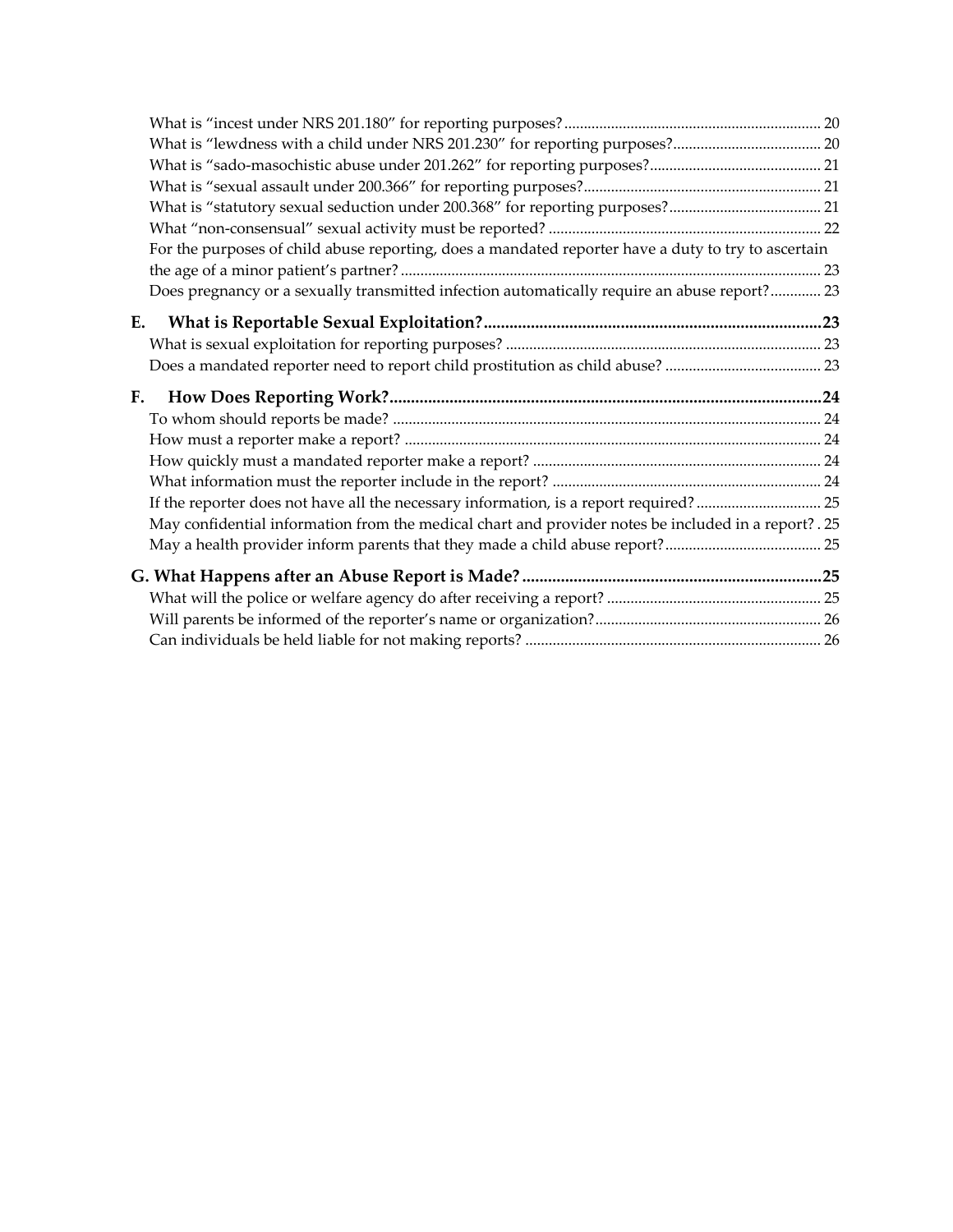# <span id="page-4-0"></span>**I. INTRODUCTION**

The Title X Family Planning program is part of the federal Public Health Service Act. "Title X is the only federal grant program dedicated solely to providing individuals with comprehensive family planning and related preventive health services." $1$  The Title X program is designed to provide access to contraceptive services, supplies, and information—as well as related reproductive health and preventive health services beneficial to reproductive health—to all who want and need them, including adolescents.<sup>2</sup>

Agencies that receive Title X funding must comply with federal Title X regulations, including regulations on consent to care and confidentiality. Recipients also must comply with applicable state reporting laws, including mandatory child abuse reporting laws. Title X recipients sometimes have questions about their legal obligations regarding consent, confidentiality, and child abuse reporting when providing services to adolescent patients.

This document is intended as a legal resource for Title X grantees, delegate agencies, and their legal counsel. The document provides an overview of the pertinent federal and state medical consent, confidentiality and child abuse reporting laws that apply when adolescents seek family planning services in a Title X funded agency. The document does not address the confidentiality and reporting laws that may apply in other service settings, such as schools or domestic violence counseling centers, or with other patient populations, such as youth in the child welfare system. The document also does not address other factors that Title X grantees and health centers should consider in developing confidentiality and reporting policy, such as documentation. *The document provides legal information, not legal advice*. For this reason, the document should be used as a reference only and not as a substitute for clinic policy or advice from legal counsel.

# <span id="page-4-1"></span>**II. GENERAL AGE OF CONSENT INFORMATION**

# <span id="page-4-2"></span>**What is the age of majority/minority?**

The age of majority in Nevada is eighteen years.<sup>3</sup> Persons under age 18 are minors.

### <span id="page-4-3"></span>**What is the age of consent for sexual activity in Nevada?**

While no statute specifically establishes an age at which a minor may legally consent to sexual activity, there can be criminal penalties for sexual activity with a minor under 16 years of age.<sup>4</sup> There also can be criminal penalties for sexual activity with a minor under 18

<sup>&</sup>lt;sup>1</sup> Excerpted from the U.S. Department of Health and Human Services, Office of Population Affairs description of the Title X program. Available at: https://opa.hhs.gov/grant-programs/title-x-service-grants/about-title-x-service-grants.  $2$  Id.

<sup>3</sup> Nev. Rev. Stat. § 129.010.

<sup>4</sup> See, e.g., Nev. Rev. Stat. §§ 200.364; 200.368; 201.230.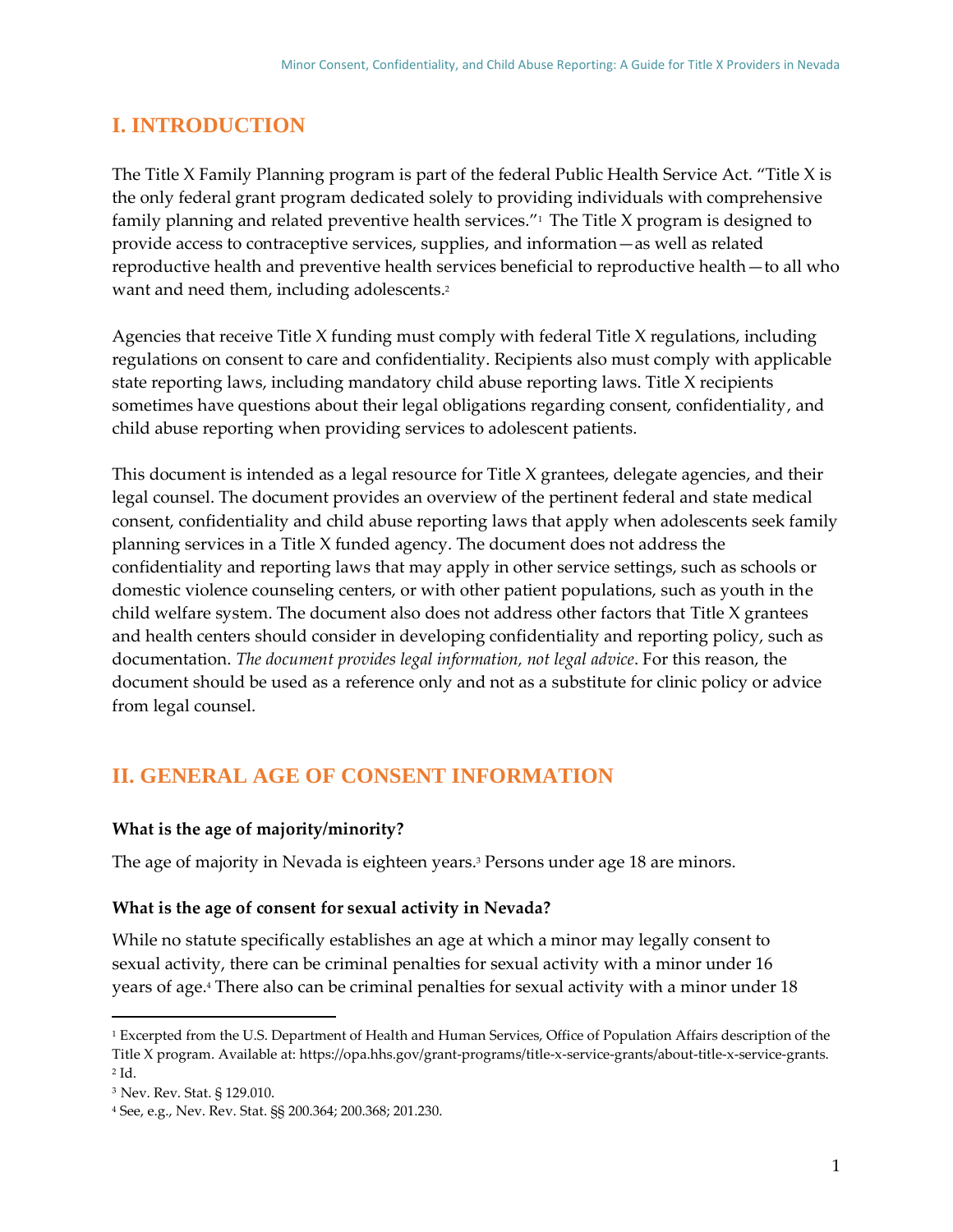years old when certain circumstances exist. For example, it is felony for a teacher or school administrator to engage in sexual conduct with a student under 18 years old, irrespective of consent.<sup>5</sup>

#### <span id="page-5-0"></span>**What is the age of consent for medical care?**

Once someone reaches the age of majority, that person usually consents for their own health care. However, there are situations in which minors may consent for their own health care. The following sections provide examples.

# <span id="page-5-1"></span>**III. TITLE X: Overview of Consent and Confidentiality Rules**

### <span id="page-5-2"></span>**What laws must a Title X funded provider follow?**

When providing Title X funded care, health care providers must follow federal Title X law and regulations.<sup>6</sup> In addition, providers must follow applicable state and federal law to the extent possible. If a state law conflicts with a Title X regulation, the Title X regulation preempts the state law if the state law would limit access or eligibility to the services provided through Title X.<sup>7</sup>

### <span id="page-5-3"></span>**Who must consent for a minor's Title X care?**

The minor and only the minor. Title X regulations updated in 2021 explicitly provide that parent consent may not be required and notification of parents is not permitted for services funded through Title X.<sup>8</sup> In short, Title X funded services must be made available to all adolescents, regardless of their age.<sup>9</sup> Courts have prohibited implementation of any state law to the contrary, even if the state law explicitly requires parental consent or notification for the same service.<sup>10</sup> Thus, minors of any age may consent to services on their own behalf when those services are funded in full or in part by Title X monies.

<sup>5</sup> Nev. Rev. Stat. § 201.540.

<sup>6</sup> See 42 U.S.C. § 300; 42 C.F.R. § 59.1.

<sup>7</sup> See *Planned Parenthood Federation v. Heckler*, 712 F. 2d 650, 663-664 (D.C. Cir. 1983)("[U]nder the Supremacy Clause of the Constitution states are not permitted to establish eligibility standards for federal assistance programs that conflict with the existing federal statutory or regulatory scheme."); *Planned Parenthood Assoc. of Utah v. Matheson*, 582 F. Supp. 1001, 1006 (D. Utah 1983); see also *County of St. Charles v. Missouri Family Health* 

*Council*, 107 F.3d 682 (8th Cir. 1997); *Does 1-4 v. Utah Dept. of Health*, 776 F.2d 253 (10th Cir. 1985); *Doe v. Pickett*, 480 F. Supp. 1218, 1220-1221 (D.W.Va. 1979).

<sup>8</sup> 42 C.F.R. § 59.10(b).

<sup>9</sup> See 42 U.S.C. § 300(a); 42 C.F.R. §§ 59.5(a)(1) and (4).

<sup>10</sup> *County of St. Charles v. Missouri Family Health Council*, 107 F.3d 682 (8th Cir. 1997), reh. den. 1997 U.S. App. LEXIS 6564, cert. den. 522 U.S. 859 (1997); see *Does 1-4 v. Utah Dept. of Health*, 776 F.2d 253 (10th Cir. 1985); *Planned Parenthood Assoc. of Utah v. Matheson*, 582 F. Supp. 1001, 1006 (D. Utah 1983); *Doe v. Pickett*, 480 F. Supp. 1218, 1220-1221 (D.W. Va. 1979).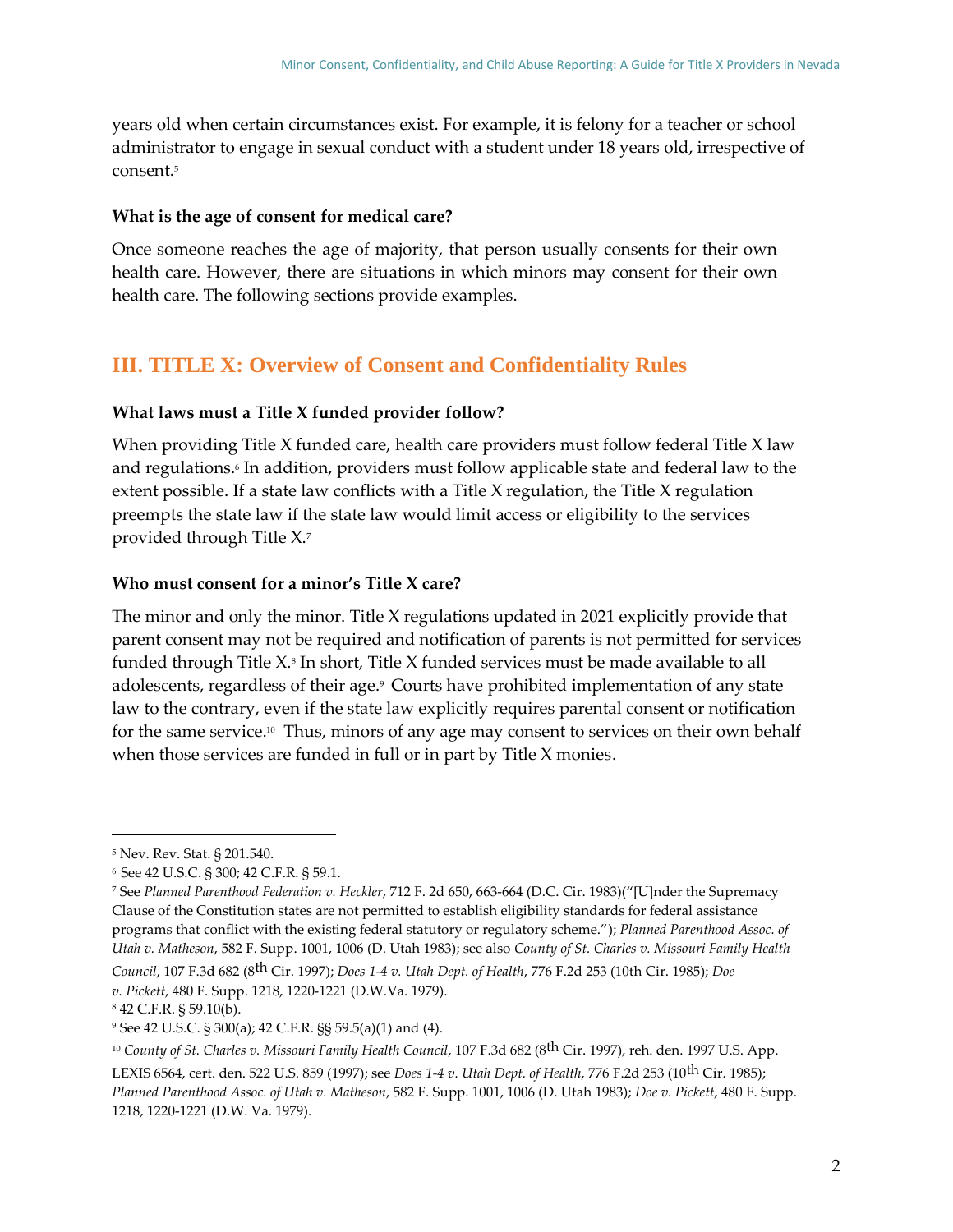### <span id="page-6-0"></span>**What is the confidentiality rule for Title X information?**

The Title X regulations require Title X funded clinics to keep confidential "all information as to personal facts and circumstances obtained by the project staff" about patients.<sup>11</sup> The regulations prohibit the clinics from releasing this information unless (1) the clinic has written authorization for the release, (2) the release is necessary to provide services to the patient, or (3) state or federal law requires the release. (*See the next questions in this section for more information on these exceptions.*) The regulations also require that clinics implement "appropriate safeguards for confidentiality."<sup>12</sup> In addition to the Title X regulations, clinics also must follow applicable federal and state confidentiality law to the extent possible. As just one example, if the clinic is a "covered entity" subject to HIPAA, the clinic must follow the HIPAA Privacy Rule as well as Title X regulations.

### <span id="page-6-1"></span>**Who may authorize disclosure of Title X funded service information?**

The minor patient and only the minor patient. Federal Title X regulations state that the "individual" must sign the authorization to release information. $^{13}$  This means that the patient, even if that patient is a minor, must sign any authorization to release Title X related medical information. No one else has the authority to sign the release.

#### <span id="page-6-2"></span>**What disclosures are permitted without an authorization?**

The Title X regulations prohibit clinics from releasing information unless the clinic has written authorization for the release, the release is necessary to provide services to the patient, or state or federal law *requires* the release.<sup>14</sup> If a state law allows but does not require release of information, then the clinic cannot release the information without authorization. There are a few Nevada state laws that *require* release of health information in certain situations. Here are examples:

#### • *Mandated Child Abuse Reporting*

Under Nevada law, certain individuals are required to make child abuse reports and are required to release certain medical information as part of the reporting process. (*See section V in this document for more detail on child abuse reporting*.) Because the law compels reporting once the reporting obligation has been triggered, Title X providers can and must comply with the child abuse reporting law.

<sup>11</sup> 42. C.F.R. § 59.10.

<sup>&</sup>lt;sup>12</sup> 42 C.F.R. § 59.10 ("All information as to personal facts and circumstances obtained by the project staff about individuals receiving services must be held confidential and must not be disclosed without the individual's documented consent, except as may be necessary to provide services to the patient or as required by law, with appropriate safeguards for confidentiality. Otherwise, information may be disclosed only in summary, statistical, or other form which does not identify particular individuals. Reasonable efforts to collect charges without jeopardizing client confidentiality must be made. Recipient must inform the client of any potential for disclosure of their confidential health information to policyholders where the policyholder is someone other than the client."). <sup>13</sup> 42 C.F.R. § 59.10.

<sup>14</sup> See 42 C.F.R. § 59.10 (allowing Title X funded clinics to disclose information "as required by law").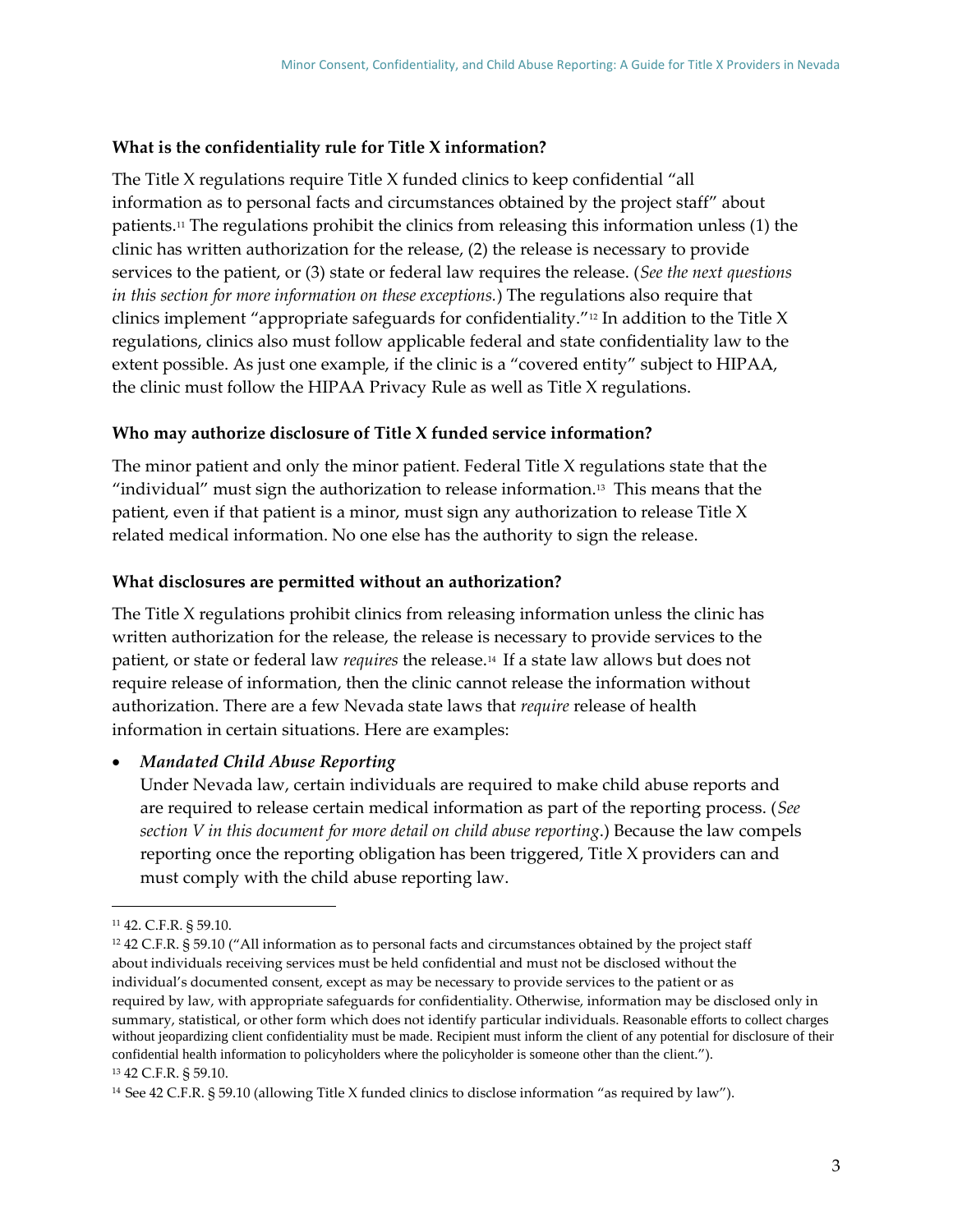# • *Reporting Certain Communicable Diseases*

Nevada law requires health providers, facilities, and laboratories to report communicable diseases to the health authority.<sup>15</sup> Because this report is required by law, Title X regulations allow providers to comply.

# • *Reporting Certain Violent Acts and Injuries*

Under Nevada law, certain named professionals, including health providers, are required to report certain incidents of burns and violence to law enforcement and are required to release certain medical information as part of the reporting process.<sup>16</sup> Because this is a mandate, Title X providers who are mandated reporters can comply with this law.

# • *Other Required Disclosures*

Other federal and state laws require disclosures in other circumstances. Health care providers and clinics should consult legal counsel for more information regarding these laws.

## <span id="page-7-0"></span>**Do parents have a right to Title X information regarding minor patients?**

No. While Title X requires that grantees encourage family participation in Title X projects to the extent practical,<sup>17</sup> health care providers cannot disclose Title X service information to parents without the minor's written consent. The Title X regulations require Title X funded clinics to keep all individual client information confidential unless the clinic has written authorization for the release from the patient, the release is necessary to provide services to the patient, or the release is otherwise required by law.<sup>18</sup> Title X regulations, as updated in 2021, explicitly prohibit notification of parents<sup>19</sup> and no federal or Nevada state law requires disclosure of Title X funded service information to parents.<sup>20</sup> Thus, if a minor receives Title X funded services, records of and information about that service cannot be disclosed to parents without obtaining the minor's documented consent.

<sup>15</sup> See Nev. Rev. Stat. § 441A.150.

<sup>16</sup> See, e.g., Nev. Rev. Stat. §§ 629.041, 629.045.

<sup>17</sup> 42 U.S.C. § 300(a); 42 C.F.R. § 59.10(b).

<sup>&</sup>lt;sup>18</sup> 42 C.F.R. § 59.10("All information as to personal facts and circumstances obtained by the project staff about individuals receiving services must be held confidential and must not be disclosed without the individual's documented consent, except as may be necessary to provide services to the patient or as required by law, with appropriate safeguards for confidentiality.").

<sup>19</sup> 42 C.F.R. § 59.10(b) (". . . Title X projects may not require consent of parents or guardians for the provision of services to minors, nor can any Title X project staff notify a parent or guardian before or after a minor has requested and/or received Title X family planning services.").

<sup>&</sup>lt;sup>20</sup> Even if there were a federal regulation or state law to this effect, Title X's confidentiality protections likely would prohibit disclosure. See, e.g., *Planned Parenthood v. Heckler*, 712 F.2d 650 (D.C. Cir. 1983) (holding that Title X federal regulations drafted by DHHS that would have required informing parents about Title X services to adolescents were unlawful because they were inconsistent with Congressional intent and undermined the fundamental purpose of the Title X program). If any state or federal rule is passed that seems to require parent notification regarding Title X services, providers should consult legal counsel for advice.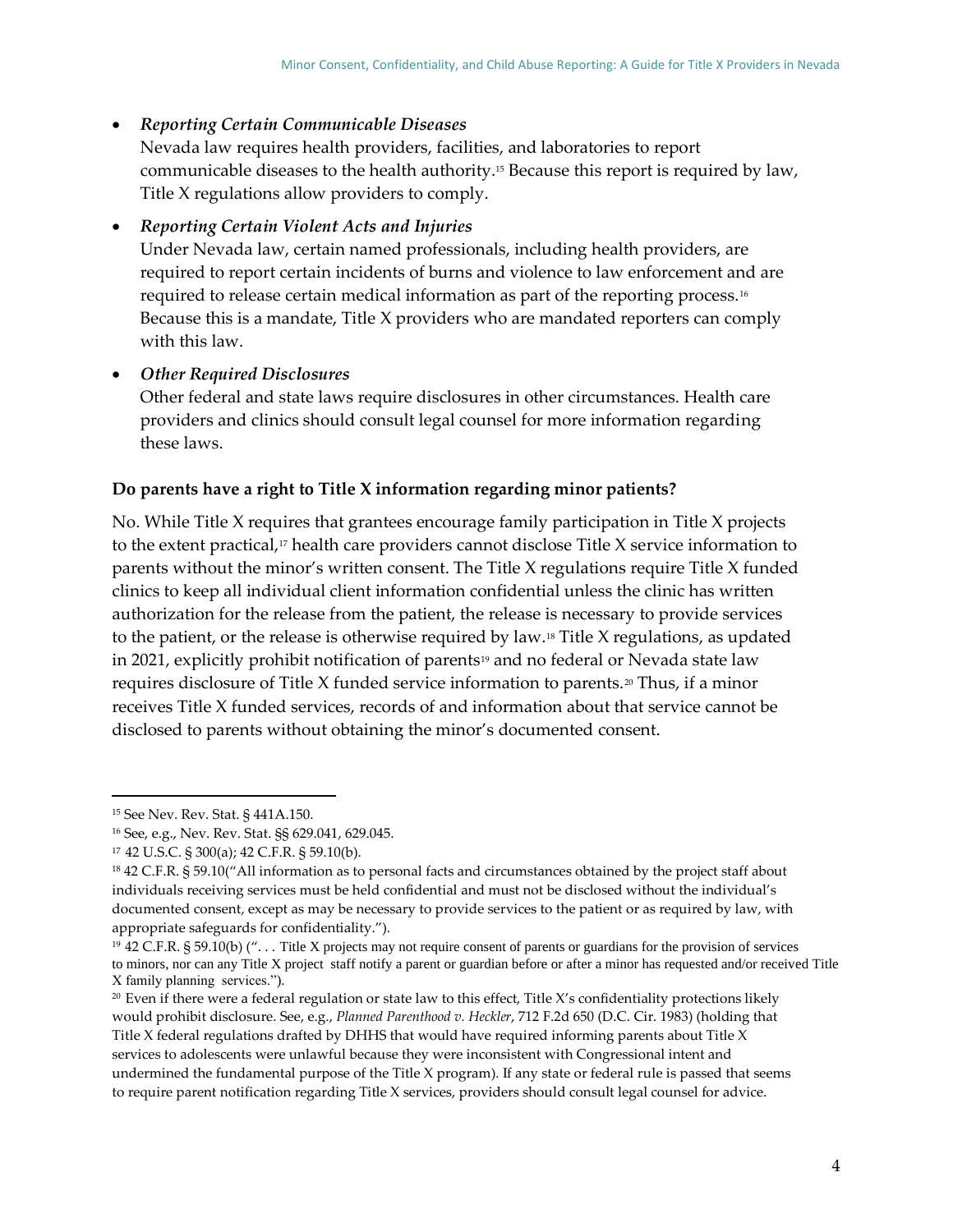# <span id="page-8-0"></span>**IV. GENERAL MEDICAL CARE: Overview of Nevada Medical Consent and Confidentiality Rules**

#### <span id="page-8-1"></span>**What laws control medical consent and confidentiality in general?**

There are a number of federal and state laws regarding consent to treatment and confidentiality, and when they apply depends, among other things, on the person receiving the service, the type of service, the funding source, and the agency or clinician providing the service.

#### <span id="page-8-2"></span>**Who usually consents for a minor's medical care?**

Generally, a parent, guardian, or other person *in loco parentis* must consent for health care on behalf of a minor. However, there are exceptions in federal and state law that allow or require the minor and others to consent for treatment. The following describes relevant exceptions.

#### <span id="page-8-3"></span>**When may others consent for a minor's health care?**

There are times in which third parties may consent for a minor's health care or care may be provided without the consent of either a parent or guardian or the minor. Here are some examples:

• *Health authority requiring care related to sexually transmitted disease*  "[W]hen any minor is suspected of having or is found to have a sexually transmitted disease, the health authority may require the minor to undergo examination and treatment, regardless of whether the minor or either of the minor's parents consent to the examination and treatment."<sup>21</sup>

"Except a person who has a communicable disease and depends exclusively on prayer for healing in accordance with the tenets and precepts of any recognized religious sect, denomination or organization is not required to submit to any medical treatment required by the provisions of this chapter, but may be isolated or quarantined in the person's home or other place of the person's choice acceptable to the health authority, and shall comply with all applicable rules, regulations and orders issued by the health authority."<sup>22</sup>

• *Any person in loco parentis in an emergency*

"Notwithstanding any other provision of law, in cases of emergency in which a minor is in need of immediate hospitalization, medical attention or surgery and, after reasonable efforts made under the circumstances, the parents of such minor cannot be located for the purpose of consenting thereto, consent for such emergency attention may be given by any person standing in loco parentis to such minor."<sup>23</sup>

<sup>21</sup> Nev. Rev. Stat. § 441A.310.

<sup>22</sup> Nev. Rev. Stat. § 441A.210.

<sup>23</sup> Nev. Rev. Stat. § 129.040.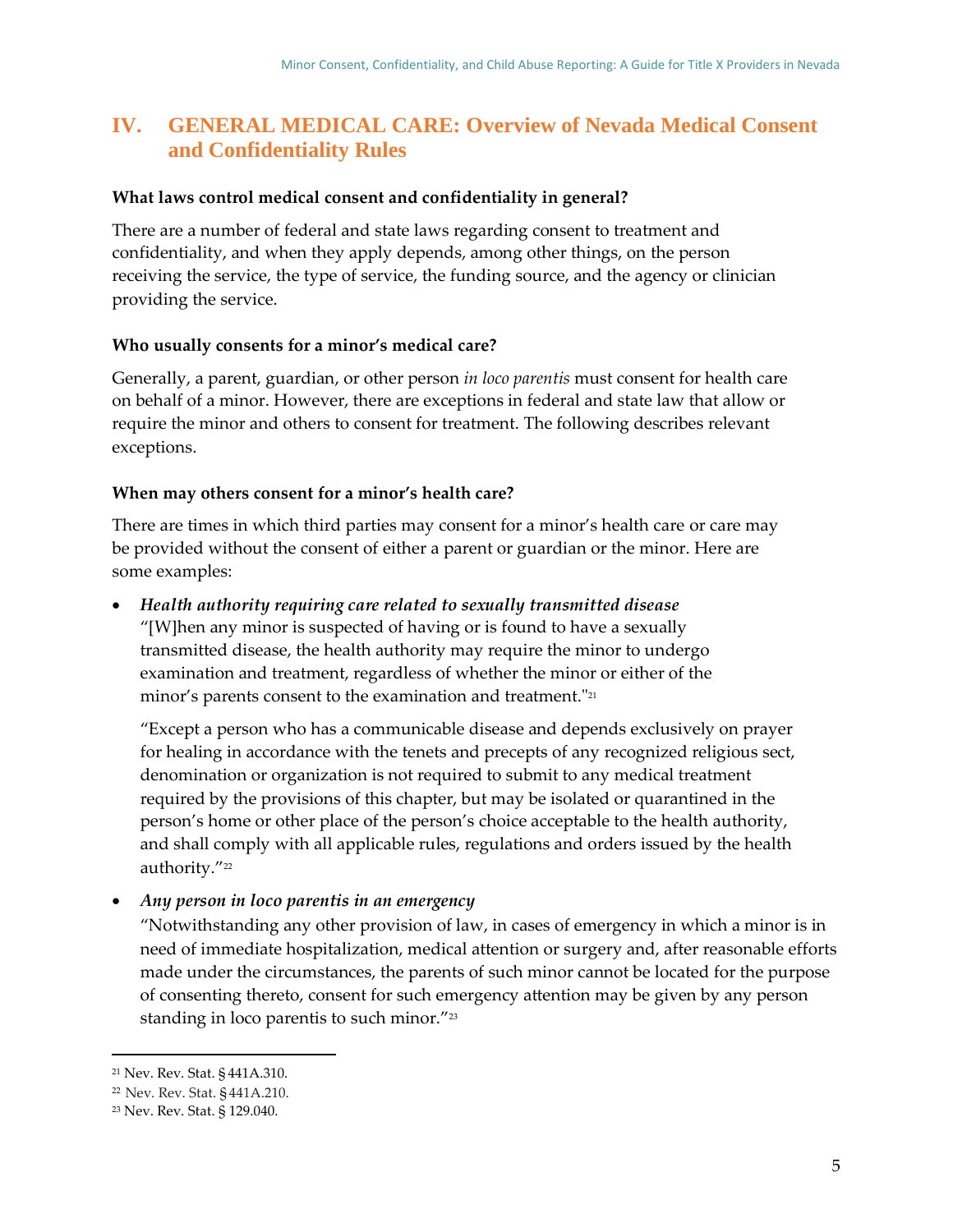#### • *Investigators investigating suspected abuse/violence*

"A designee of an agency investigating a report of abuse or neglect of a child may, without the consent of the person responsible for a child's welfare: (a) Take or cause to be taken photographs of the child's body, including the areas of trauma; and (b) If indicated after consultation with a physician, cause X-rays or medical tests to be performed on a child."<sup>24</sup>

"As used in this section, 'medical test' means any test performed by or caused to be performed by a provider of health care, including, without limitation, a computerized axial tomography scan and magnetic resonance imaging."<sup>25</sup>

#### <span id="page-9-0"></span>**When may/must minors consent for their own health care under Nevada law?**

#### *When minors have the following characteristics:*

• *Emancipated minors*

Minors who have been emancipated by a court are "held and considered to be of lawful age."<sup>26</sup>

#### • *Minors who are parents or have borne a child*

A local or state health officer, board of health, licensed physician or public or private hospital may examine or provide treatment for any minor who (1) is a parent or has borne a child, (2) understands the nature and purpose of the proposed examination or treatment and its probable outcome, and (3) voluntarily requests it. The consent of the minor to examination or treatment is not subject to disaffirmance because of minority. This does not apply to allow minors to consent to sterilization or to obtain do-notresuscitate orders on their own.<sup>27</sup>

#### • *Minors who are married or have been married*

A local or state health officer, board of health, licensed physician or public or private hospital may examine or provide treatment for any minor who (1) is married or has been married, (2) understands the nature and purpose of the proposed examination or treatment and its probable outcome, and (3) voluntarily requests it. The consent of the minor to examination or treatment is not subject to disaffirmance because of minority. This does not apply to allow minors to consent to sterilization or to obtain do-notresuscitate orders on their own.<sup>28</sup>

#### • *Minors who are living apart from parents*

A local or state health officer, board of health, licensed physician or public or private hospital may examine or provide treatment for any minor who (1) is living apart from

<sup>24</sup> Nev. Rev. Stat. § 432B.270.

<sup>25</sup> Nev. Rev. Stat. § 432B.270.

<sup>26</sup> Nev. Rev. Stat. § 129.010.

<sup>27</sup> Nev. Rev. Stat. § 129.030.

<sup>28</sup> Nev. Rev. Stat. § 129.030.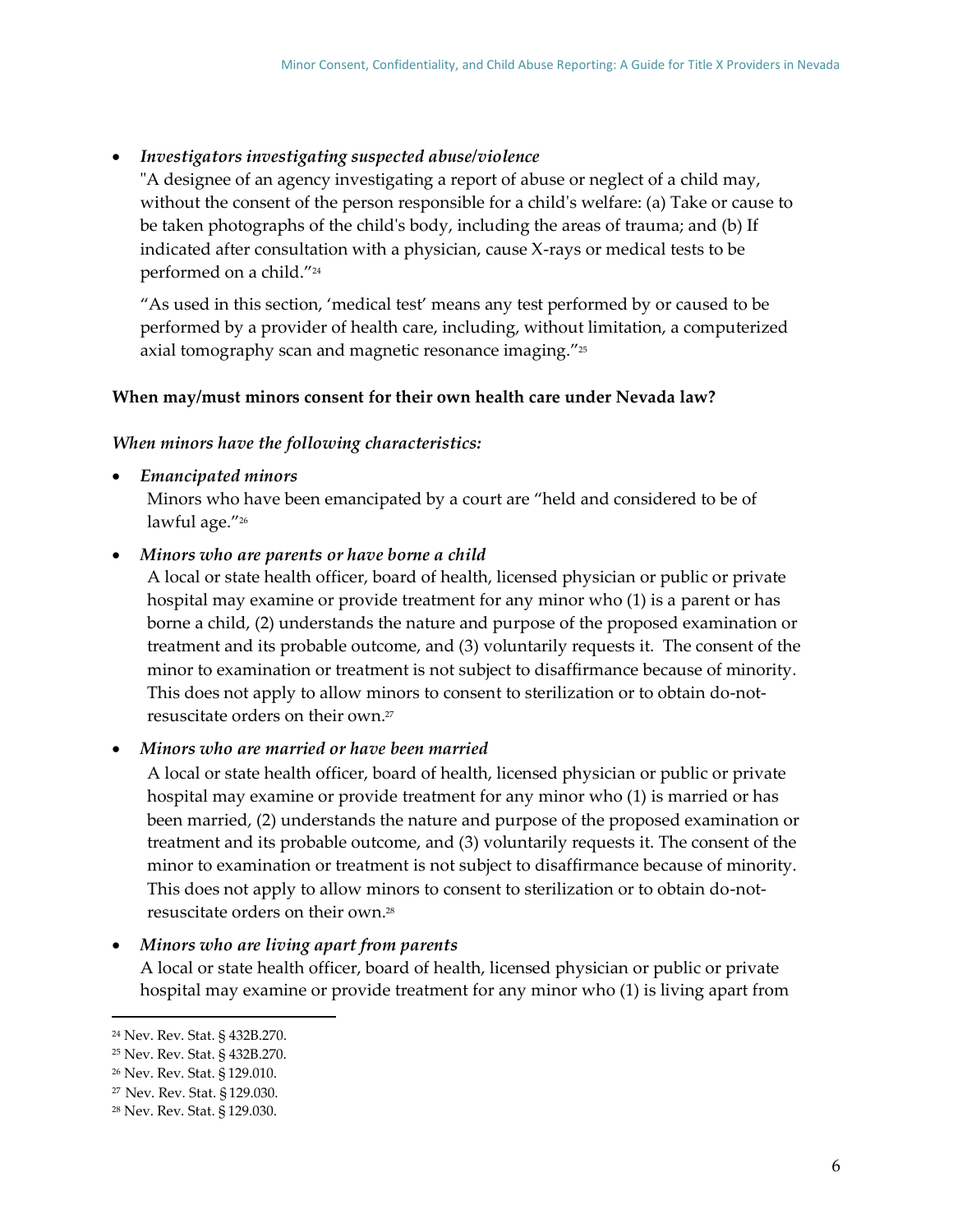his parents or legal guardian, with or without the consent of the parent, parents or legal guardian, and has so lived for a period of at least 4 months, (2) understands the nature and purpose of the proposed examination or treatment and its probable outcome, and (3) voluntarily requests it. The consent of the minor to examination or treatment is not subject to disaffirmance because of minority. This does not apply to allow minors to consent to sterilization or to obtain do-not-resuscitate orders on their own.<sup>29</sup>

• *Minors who are in danger of suffering a serious health hazard without services*  A local or state health officer, board of health, licensed physician or public or private hospital may examine or provide treatment for any minor who (1) in a physician's judgment, is in danger of suffering a serious health hazard if health care services are not provided, and (2) the minor understands the nature and purpose of the proposed examination or treatment and its probable outcome and (3) voluntarily requests it. The consent of the minor to examination or treatment pursuant to this subsection is not subject to disaffirmance because if minority. This does not apply to allow minors to consent to sterilization or to obtain do- not-resuscitate orders on their own.<sup>30</sup>

# *When minors seek the following medical services:*

• *Abortion*

Nevada passed a parental notification statute; however, the federal Ninth Circuit Court of Appeals barred its implementation. Thus, until further notice, minors may consent to abortion, and providers do not need to notify parents or obtain their consent.<sup>31</sup>

# • *Controlled substance abuse treatment*

"Any minor who is under the influence of, or suspected of being under the influence of, a controlled substance: 1. May give express consent; or 2. If unable to give express consent, shall be deemed to consent, to the furnishing of hospital, medical, surgical or other care for the treatment of abuse of drugs or related illnesses by any public or private hospital, medical facility, facility for the dependent, other than a halfway house for alcohol and drug abusers, or any licensed physician, and the consent of the minor is not subject to disaffirmance because of minority."<sup>32</sup>

# • *Family planning including pregnancy testing and contraception*

To the extent that family planning is provided as a Title X service, funded in full or in part with Title X monies, the rule listed under "Title X" above applies. Title X regulations updated in 2021 explicitly provide that parental consent may not be required.<sup>33</sup>

<sup>29</sup> Nev. Rev. Stat. § 129.030.

<sup>30</sup> Nev. Rev. Stat. § 129.030.

<sup>31</sup> *Glick v. McKay*, 937 F.2d 434 (9th Cir. 1991).

<sup>32</sup> Nev. Rev. Stat. § 129.050.

<sup>33</sup> 42 C.F.R. § 59.10 ("Title X projects may not require consent of parents or guardians for the provision of services to minors[.])"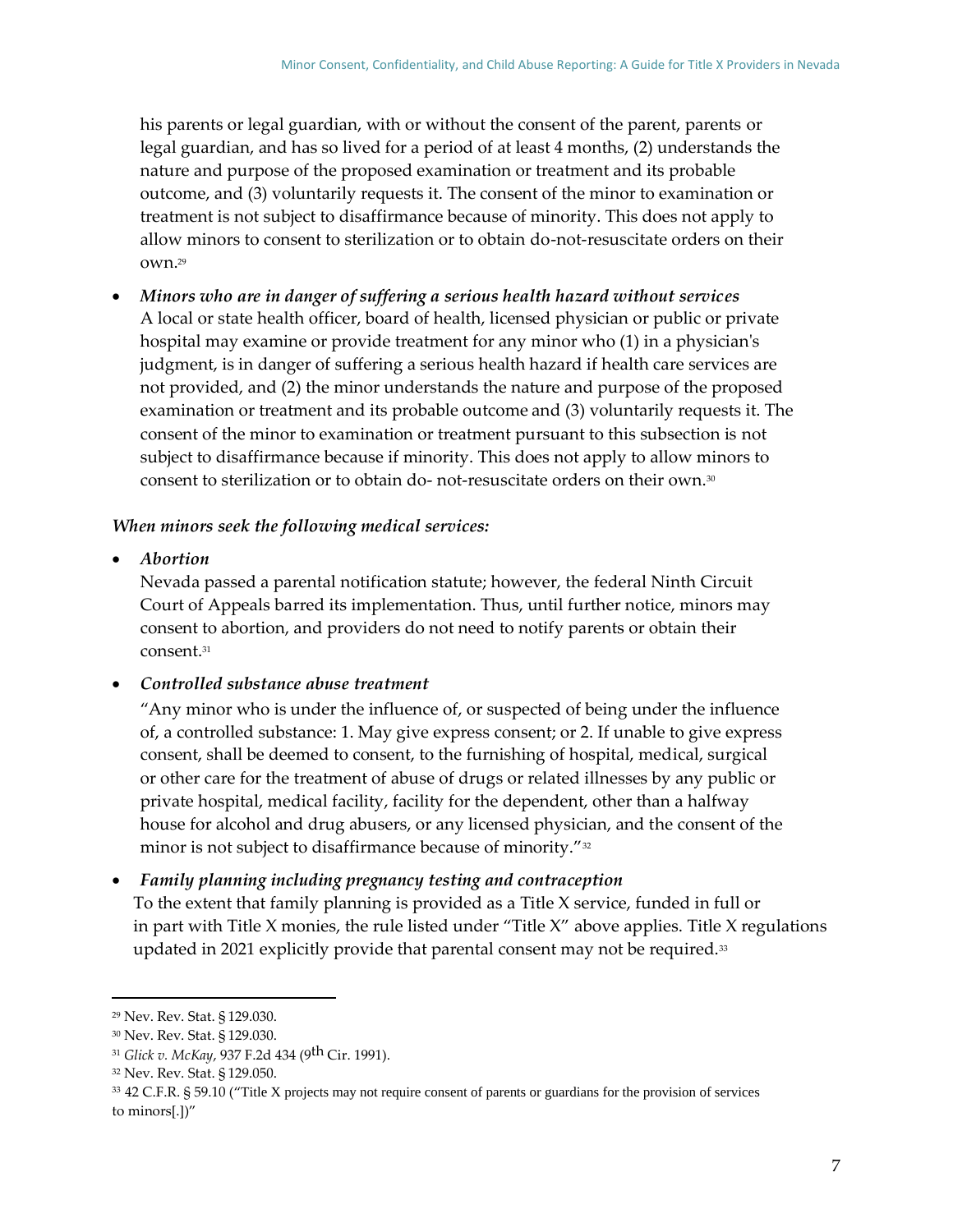Regarding family planning services that are not funded in full or in part by Title X, see above sections on when a minor may consent who is a *Parent/Married/Living Apart from Parents/In Danger of a Serious Health Hazard*.

• *Examination or treatment for sexually transmitted diseases and infections* To the extent that STD/STI services are provided as a Title X service, funded in full or in part with Title X monies, the rule listed under "Title X" applies.

In other situations, Nevada state law applies, which says: "Notwithstanding any other provision of law, the consent of the parent, parents or legal guardian of a minor is not necessary in order to authorize a local or state health officer, licensed physician or clinic to examine or treat, or both, any minor who is suspected of being infected or is found to be infected with any sexually transmitted disease."<sup>34</sup>

# <span id="page-11-0"></span>**What laws protect the confidentiality of health information in Nevada?**

Several federal and state laws protect the confidentiality of health information and records. In particular, the federal regulations issued under the Health Insurance Portability and Accountability Act of 1996—the HIPAA Privacy Rule35--protect the privacy of "protected health information"<sup>36</sup> held by "covered entities,"<sup>37</sup> including health care providers.<sup>38</sup> In addition, Nevada has statutes that protect the confidentiality and control release of certain records, such as electronic health records, and establish disclosure exceptions.<sup>39</sup>

"Covered" health care providers must follow both the federal HIPAA Privacy Rule and state law. In general, if the federal and state laws conflict, and the state law provides greater confidentiality protection than HIPAA, providers must follow state law. When HIPAA provides greater protection, providers must follow HIPAA.<sup>40</sup>

Other federal laws and regulations, such as Title X and federal substance use disorder confidentiality rules, also may apply in certain circumstances, depending on, for example, the type of service provided or the funding source for the service. Several Nevada laws also apply.

<sup>34</sup> Nev. Rev. Stat. § 129.060.

<sup>35</sup> 45 C.F.R. Parts 160 and 164.

<sup>36</sup> 45 C.F.R. § 160.103 (defining "protected health information," "health information," and "individually identifiable health information"). This includes oral communications as well as written or electronically transmitted information, created or received by a health care provider; that relate to the past, present or future physical or mental health or condition of an individual; and either identify the individual or can be used to identify the individual patient. <sup>37</sup> 45 C.F.R. § 160.103 (defining "covered entities" that must follow the HIPAA Privacy Rule as all health care providers who transmit health information in electronic form, health plans, and health care clearinghouses). <sup>38</sup> 45 C.F.R. § 160.103 (defining "health care providers" to include individual providers such as physicians, clinical social workers and other medical and mental health practitioners, as well as hospitals, clinics and other organizations that provide, bill for, or are paid for health care. These providers are called "covered" providers.

<sup>39</sup> See, e.g., Nev. Rev. Stat. §§ 439.589, 439.590, 629.061.

<sup>40</sup> 45 C.F.R. § 160.203.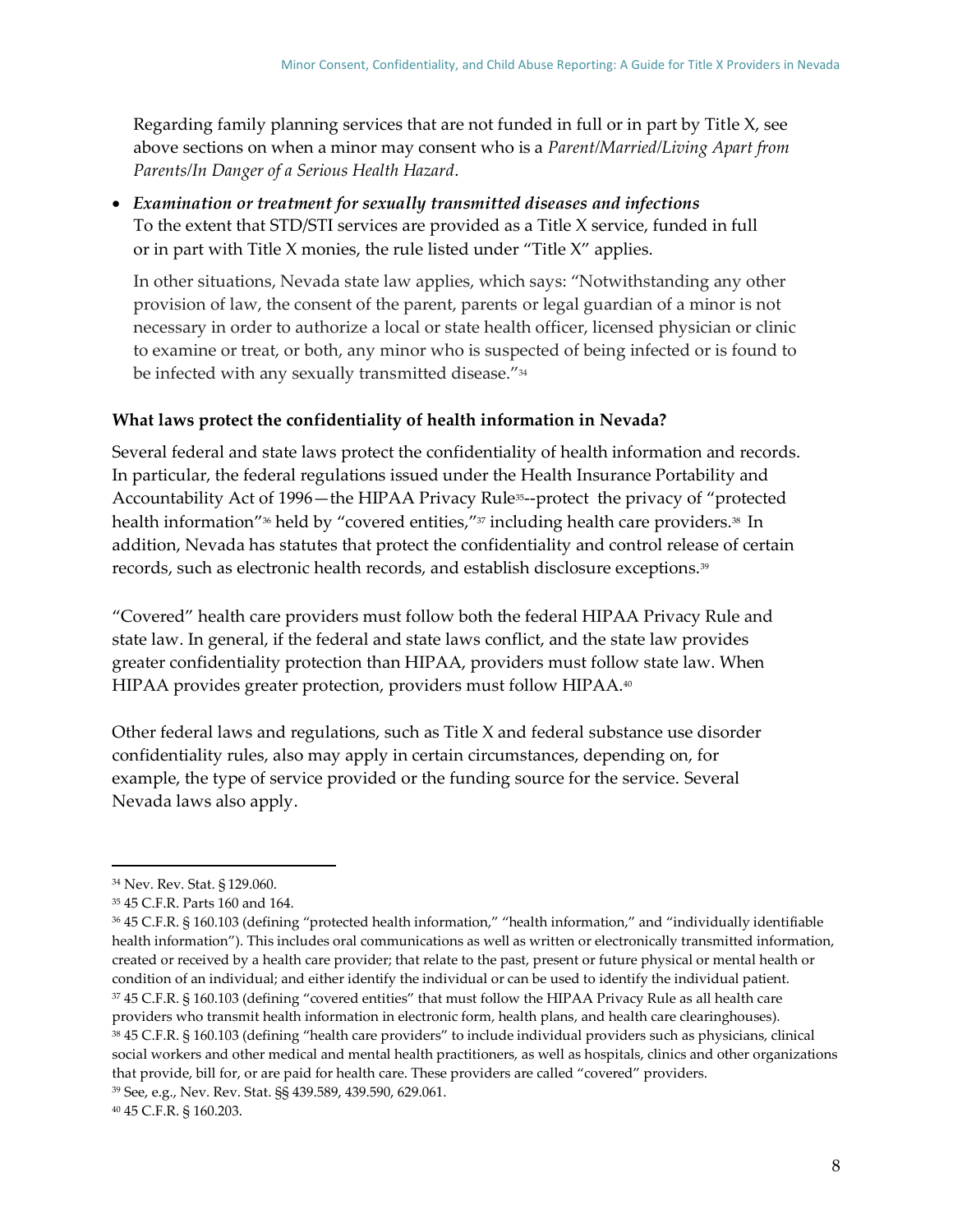### <span id="page-12-0"></span>**What is the confidentiality rule under HIPAA?**

Under HIPAA, "covered" health care providers generally must keep "protected health information"—confidential but can disclose information if the provider either has a signed authorization allowing for the disclosure, or a specific exception in federal or state law allows or requires the disclosure.<sup>41</sup> "Protected health information" includes "individually identifiable health information" in all forms. 42

### <span id="page-12-1"></span>**Who may authorize disclosure of a teen's protected health information?**

It depends. Under HIPAA, a parent or guardian is usually considered the minor's personal representative and must sign an authorization to release a minor's protected health information.<sup>43</sup> However, if the minor consented for the underlying care, the minor is considered the "individual" with rights under HIPAA and must sign the authorization to disclose the related health information and records.<sup>44</sup> The minor also must sign the authorization in a few other situations, such as if a court authorized the minor's medical care pursuant to state law.<sup>45</sup> When a minor has a right to sign authorizations under HIPAA, the parent's right to access or inspect the underlying health information is determined by state and other law.<sup>46</sup>

Nevada law states that a minor's consent is required to disclose to a parent or guardian any individually identifiable health information obtained from an electronic health record or health information exchange, if the health information concerns services received by a minor based on the consent of the minor or a third party, such as a judge or person standing *in loco parentis*, or in any other way received without consent of the parent or guardian.<sup>47</sup> The Nevada Administrative Code describes what such authorizations must contain.<sup>48</sup>

Other laws and regulations contain different rules regarding who must sign an authorization to release records, and these rules may apply depending on the type of service provided or the funding source for the service, among other factors. For example, as discussed in section III, Title X regulations require that the minor sign any authorization

<sup>41</sup> See, e.g., 45 C.F.R. § 164.502 (establishing general rules for uses and disclosures of protected health information). <sup>42</sup> 45 C.F.R. § 160.103 (defining "individually identifiable health information" to include oral communications as well as written or electronically transmitted information, created or received by a health care provider; that relate to the past, present or future physical or mental health or condition of an individual; and either identify the individual or can be used to identify the individual patient).

 $43$  45 C.F.R. §§ 164.502(a)(1)(i); (a)(2)(i); (g)(1); (g)(3).

<sup>&</sup>lt;sup>44</sup> 45 C.F.R. §§ 164.502(a)(1)(i)&(iv); (a)(2)(i);(g)(1); (g)(3)(i).

<sup>45</sup> 45 C.F.R. §§ 164.502(a)(1)(i)&(iv); (a)(2)(i);(g)(1); (g)(3)(i). For example, section (g)(3)(i)(B) of 45 C.F.R. 164.502 says that the minor must sign with respect to health information when "[t]he minor may lawfully obtain such health care service without the consent of a parent, guardian, or other person acting in loco parentis, and the minor, a court, or another person authorized by law consents to such health care service."

<sup>46</sup> 45 C.F.R.§ 164.502(g)(3)(ii).

<sup>47</sup> Nev. Rev. Stat. § 439.590(2).

<sup>48</sup> Nev. Admin. Code § 439.592.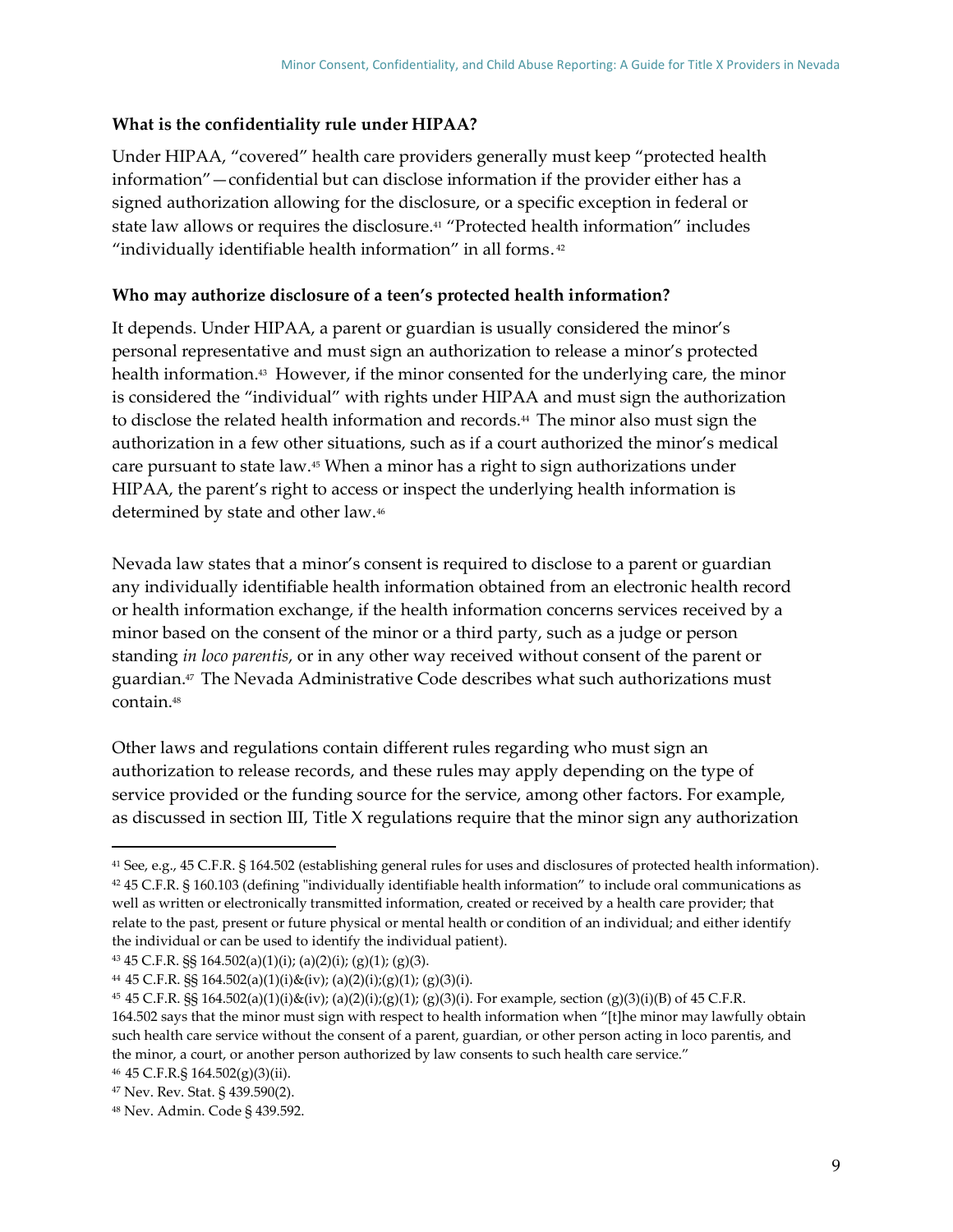to release information related to Title X funded services. 49

### <span id="page-13-0"></span>**What disclosures are permitted without an authorization?**

Generally, information protected by HIPAA and state law can only be disclosed by a health care provider if the provider has a signed authorization to release records. However, a number of exceptions in HIPAA and state law allow or require a provider to release information without an authorization in certain situations. For example, under HIPAA, health care providers may share health information with other health care providers for treatment and referral purposes without need of a signed release.<sup>50</sup>

Other HIPAA exceptions allow health care providers to release information to comply with mandatory state reporting laws, in emergencies, and for billing, payment, and research purposes without need of an authorization.<sup>51</sup> Nevada law also allows and requires disclosures in some cases. For example, health providers must disclose records to the Attorney General and certain licensing boards related to specific types of investigations, among other mandated disclosures.<sup>52</sup> There are additional exceptions as well.

Several Nevada laws compel disclosure of protected health information in order to protect the public health. Important examples are laws that require certain individuals to report communicable disease, elder adult abuse, child abuse, and certain violence.<sup>53</sup> In section V, this document provides more detail about mandated child abuse reporting.

### <span id="page-13-1"></span>**Do parents generally have the right to access minors' health information?**

Parents generally have a right to access their minor child's health information and records, with exceptions that are determined by a combination of federal and state laws. The HIPAA Privacy Rule contains requirements that apply to health records generally and specific federal regulations also affect parents' access to substance use disorder information. Nevada state law contains additional requirements that apply when minors have consented to their own care based on their specific characteristics or the services they have received.

### • *Health Records, Generally*

Under the HIPAA Privacy Rule, when a parent, guardian, or other person has authority to consent for a minor's care, the parent, guardian, or other person generally has a right to access the protected health information or obtain records of the minor's treatment as the

<sup>49</sup> 42 C.F.R. § 59.10.

<sup>50</sup> 45 C.F.R. § 164.506.

<sup>51</sup> 45 C.F.R. § 164.512.

<sup>52</sup> Nev. Rev. Stat. § 629.061.

<sup>53</sup> See, e.g., Nev. Rev. Stat. § 441A.150, which provides: "A provider of health care who knows of, or provides services to, a person who has or is suspected of having a communicable disease shall report that fact to the health authority in the manner prescribed by the regulations of the board."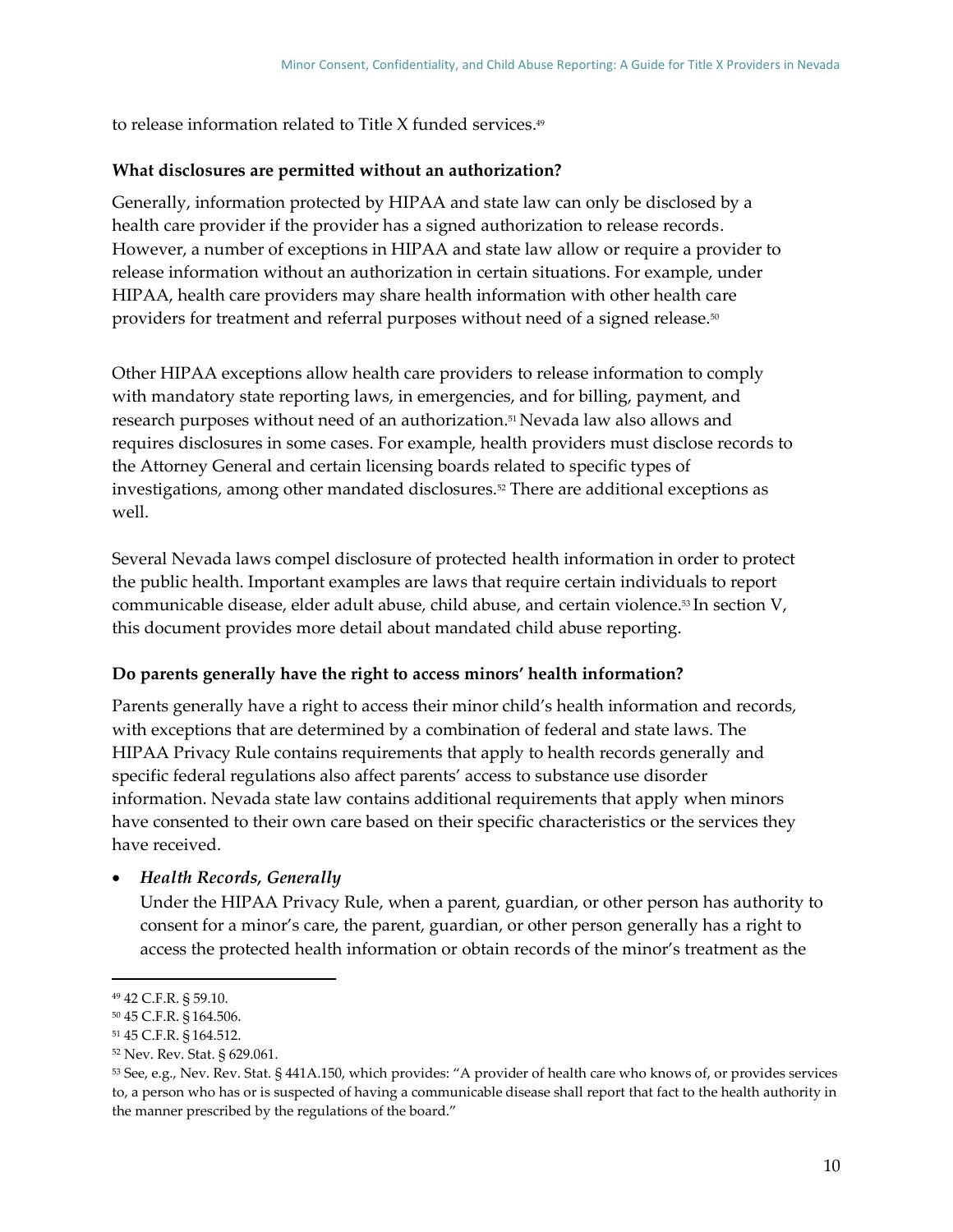"personal representative" of the minor. <sup>54</sup> However, there are exceptions to this rule.

Under HIPAA, a parent or guardian is usually considered the minor's personal representative. However, if the minor consented for their own care, the minor is considered the "individual" with rights under HIPAA and the parent may not be the personal representative. <sup>55</sup> When a minor is considered the individual, *the parent's right to access information or medical records about the care is determined by state and other law*. 56

Also under HIPAA, even when parents otherwise would have a right of access, health care providers may refuse to provide parents access to a minor's protected health information and medical records in situations involving a danger to the minor. Specifically, health care providers may deny access to a parent or other personal representative if they have a "reasonable belief" that the minor has been or may be subjected to domestic violence, abuse or neglect by the parent, guardian or other giving consent; *or* they reasonably believe that providing access could endanger the minor. <sup>57</sup>To deny access in these situations, the provider must exercise of professional judgment in deciding that granting access is not in the best interest of the minor <sup>58</sup>

Health care providers should consult with their legal counsel for further information about application of this law.

#### • *Abortion*

Under HIPAA regulations, when a minor may lawfully obtain a health care service, such as an abortion, without the consent of a parent, guardian, or other person acting *in loco parentis*, and the minor, a court, or another person authorized by law consents to such health care service, the minor generally controls access to the medical information about the service. In Nevada, minors may access abortions based on their own consent.<sup>59</sup>

However, also under HIPAA, when a minor has consented to a service, a parent's access to the information is determined by state or other law. If there is no applicable provision under state or other law, including case law, specifying whether or not a parent may have access to the information, a provider may provide or deny access to a parent, guardian or other *in loco parentis*, if consistent with state or local law, provided that such decision must be made by a licensed health care professional, in the exercise of professional judgment.<sup>60</sup>

Nevada law states that a minor's consent is required to disclose to a parent or guardian any individually identifiable health information obtained from an electronic health record or health information exchange, if the health information concerns

<sup>54</sup> 45 C.F.R. §§ 164.502(a)(1)(i), (a)(2)(i), (g)(1), (g)(3).

<sup>55</sup> 45 C.F.R. §§ 164.502(g)(3).

<sup>56</sup> 45 C.F.R.§ 164.502(g)(3)(ii).

<sup>57</sup> 45 C.F.R. § 164.502(g)(5).

<sup>58</sup> 45 C.F. R. § 164.502(g)(5).

<sup>59</sup> *Glick v. McKay*, 937 F.2d 434 (9th Cir. 1991).

<sup>60</sup> 45 C.F.R. §§ 164.502(g)(3)(i)(B), (g)(3)(ii)(C).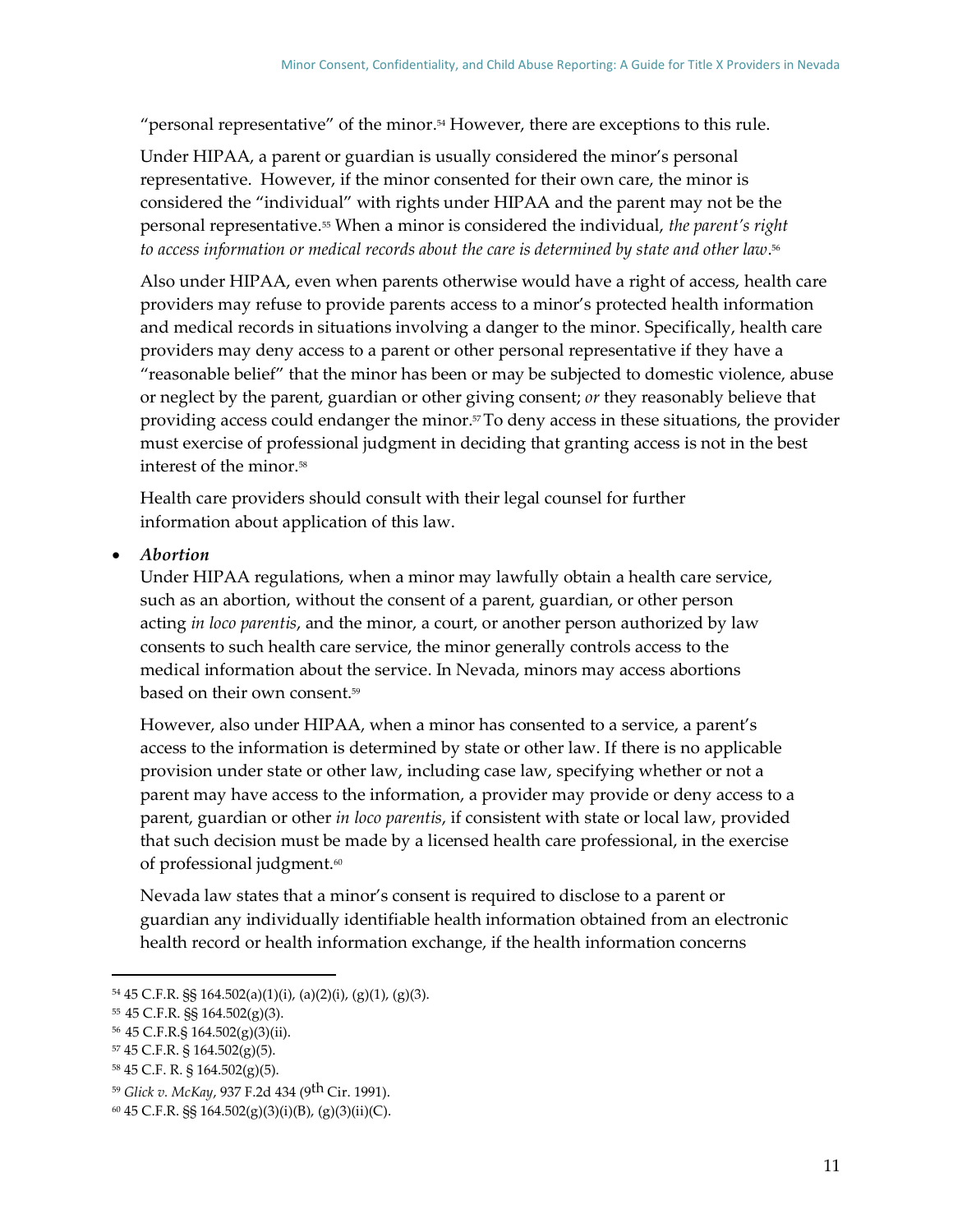services received by a minor based on the consent of the minor or a third party, such as a judge or person standing *in loco parentis*, or in any other way received without consent of the parent or guardian. <sup>61</sup> The Nevada Administrative Code describes what such authorizations must contain.<sup>62</sup>

## • *Controlled Substance Abuse Treatment*

Federal regulations establish special protections for substance use disorder treatment records.<sup>63</sup> Providers that meet certain criteria must follow the federal rule.

Providers that don't meet these criteria follow state law.

Federal substance use disorder confidentiality regulations apply to any individual, program, or facility that meets the following two criteria: (1) the individual, program, or facility is federally assisted;<sup>64</sup> *and* (2) the individual or program (a) holds itself out as providing alcohol or drug abuse diagnosis, treatment, or referral; *or* (b) is a staff member at a general medical facility whose primary function is, and who is identified as, a provider of alcohol or drug abuse diagnosis, treatment or referral; *or* (3) is a unit at a general medical facility that holds itself out as providing alcohol or drug abuse diagnosis, treatment or referral.<sup>65</sup>

For individuals or programs meeting these criteria, federal law prohibits disclosing any information to parents without a minor's written consent if the minor acting alone under applicable state law has the legal capacity to apply for and obtain alcohol or drug abuse treatment. If state law requires parental consent for treatment, an individual or program may share with parents the fact of the minor's application for treatment if the individual or program director determines the following three conditions are met: (1) that the minor's situation poses a substantial threat to the life or physical well-being of the minor or another; (2) that this threat may be reduced by communicating relevant facts to the minor's parents; and (3) that the minor lacks the capacity because of extreme youth or a mental or physical condition to make a rational decision on whether to disclose to her parents.<sup>66</sup>

For programs that do not meet the criteria for "federally assisted programs," state law applies. State law mandates that any physician who treats a minor based on the minor's consent shall make every reasonable effort to report the fact of treatment to the parent, parents or legal guardian within a reasonable time after treatment.<sup>67</sup>

<sup>61</sup> Nev. Rev. Stat. § 439.590(2).

<sup>62</sup> Nev. Admin. Code § 439.592.

<sup>63</sup> 42 C.F.R. Part 2.

<sup>64</sup> 42 C.F.R. § 2.12. Federally assisted means authorized, certified, licensed or funded in whole or in part by any department of the federal government. Examples include programs that are: tax exempt; receiving tax-deductible donations; receiving any federal operating funds; or registered with Medicare. Id.

<sup>65</sup> 42 C.F.R. § 2.11; 42 C.F.R. § 2.12.

<sup>66</sup> 42 C.F.R. § 2.14.

<sup>67</sup> Nev. Rev. Stat. § 129.050.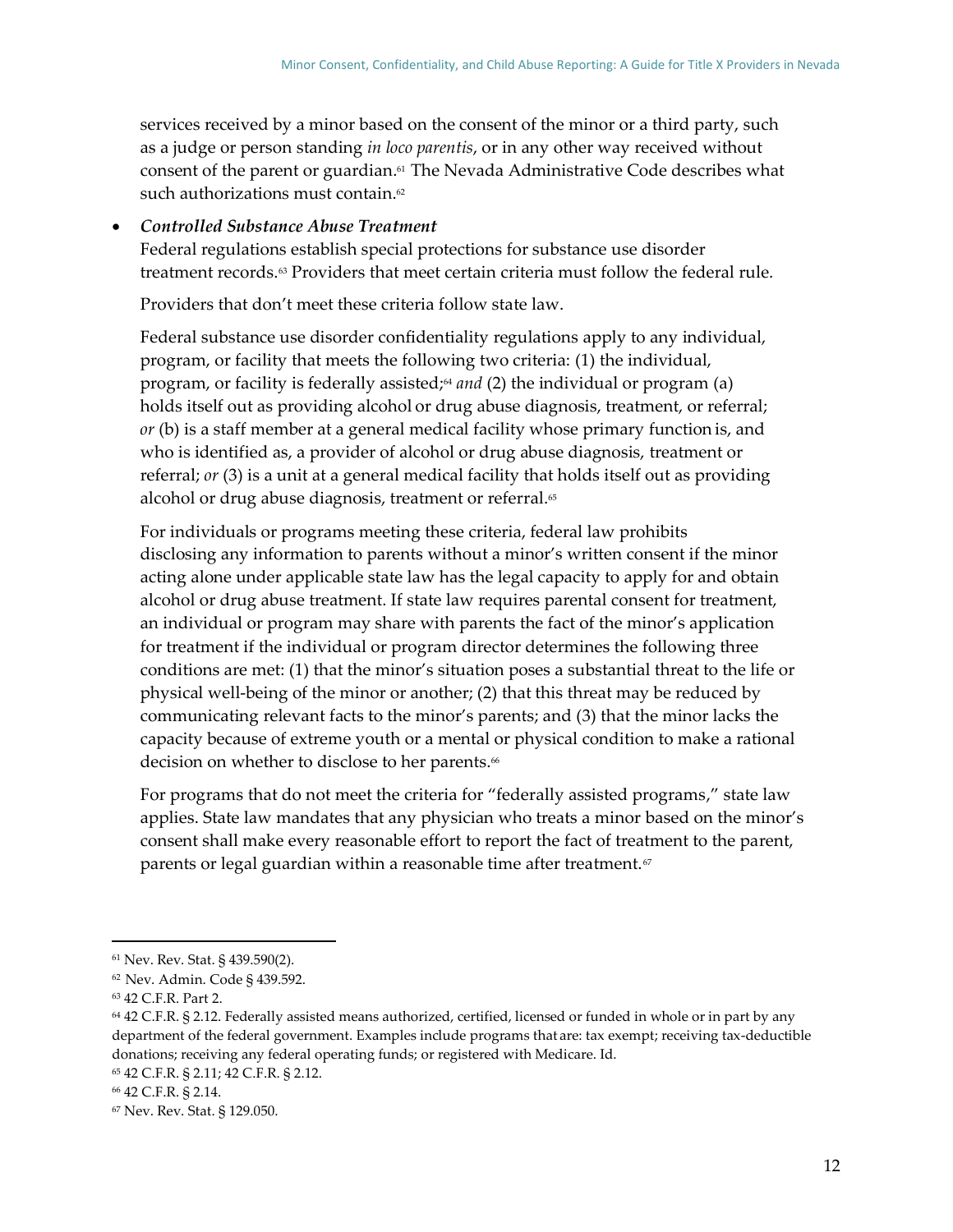Communication with parents does not authorize the parent to access the records, however. Nevada law states that any individually identifiable health information obtained from an electronic health record or health information exchange cannot be disclosed to a parent or guardian without first obtaining the consent of the minor patient, if the health information concerns services received by a minor based on minor consent.<sup>68</sup> The Nevada Administrative Code describes what such authorizations must contain.<sup>69</sup>

• *Minor who is emancipated*

Under both HIPAA and Nevada law, emancipated minors have a right to control their medical information.<sup>70</sup>

#### • *Minor who is a parent or has borne a child*

"A person who treats a minor [under the rule allowing minor parents to consent for care] shall, before initiating treatment, make prudent and reasonable efforts to obtain the consentof the minor to communicate with his or her parent, parents or legal guardian, and shall make a note of such efforts in the record of the minor's care. If the person believes that such efforts would jeopardize treatment necessary to the minor's life or necessary to avoid a serious and immediate threat to the minor's health, the person may omit such efforts and note the reasons for the omission in the record."<sup>71</sup>

Communication with parents does not authorize the parent to access the records, however. Nevada law states that any individually identifiable health information obtained from an electronic health record or health information exchange cannot be disclosed to a parent or guardian without first obtaining the consent of the minor patient, if the health information concerns services received by a minor based on minor consent.<sup>72</sup> The Nevada Administrative Code describes what such authorizations must contain.<sup>73</sup>

### • *Minor who is married or has been married*

"A person who treats a minor [under the rule allowing minors who are or have been married to consent for care] shall, before initiating treatment, make prudent and reasonable efforts to obtain the consent of the minor to communicate with his or her parent, parents or legal guardian, and shall make a note of such efforts in the record of the minor's care. If the person believes that such efforts would jeopardize treatment necessary to the minor's life or necessary to avoid a serious and immediate threat to the minor's health, the person may omit such efforts and note the reasons for the omission in the record."<sup>74</sup>

<sup>68</sup> Nev. Rev. Stat. § 439.590(2).

<sup>69</sup> Nev. Admin. Code § 439.592.

<sup>70</sup> See 45 C.F.R. § 502(g); Nev. Rev. Stat. § 129.010.

<sup>71</sup> Nev. Rev. Stat. 129.030.

<sup>72</sup> Nev. Rev. Stat. § 439.590(2).

<sup>73</sup> Nev. Admin. Code § 439.592.

<sup>74</sup> Nev. Rev. Stat. § 129.030.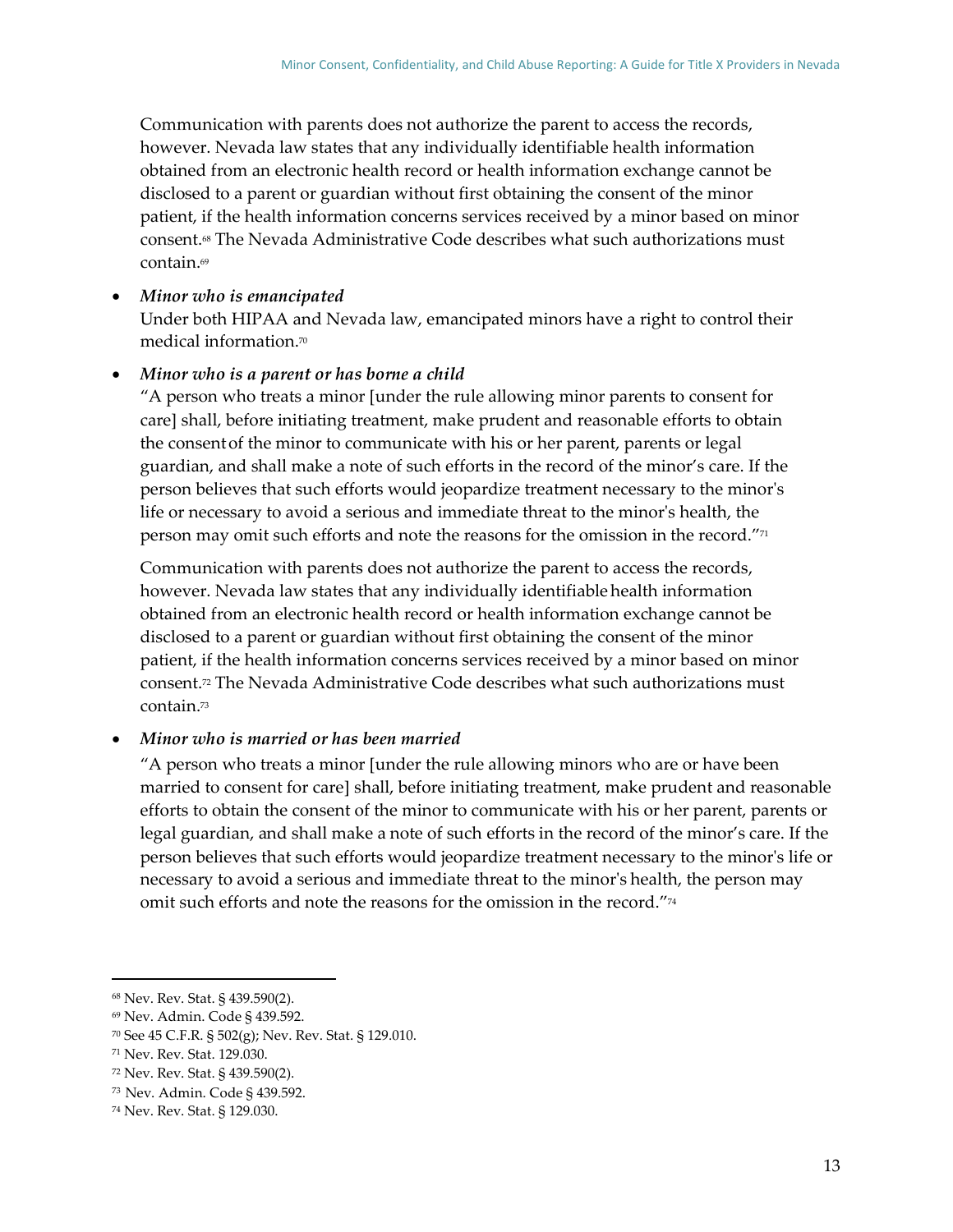Communication with parents does not authorize the parent to access the records, however. Nevada law states that any individually identifiablehealth information obtained from an electronic health record or health information exchange cannot be disclosed to a parent or guardian without first obtaining the consent of the minor patient, if the health information concerns services received by a minor based on minor consent.<sup>75</sup> The Nevada Administrative Code describes what such authorizations must contain.<sup>76</sup>

## • *Minor who is living apart from parents*

"A person who treats a minor [under the rule allowing minors to are living apart from parents to consent for care] shall, before initiating treatment, make prudent and reasonable efforts to obtain the consentof the minor to communicate with his or her parent, parents or legal guardian, and shall make a note of such efforts in the record of the minor's care. If the person believes that such efforts would jeopardize treatment necessary to the minor's life or necessary to avoid a serious and immediate threat to the minor's health, the person may omit such efforts and note the reasons for the omission in the record." $77$ 

Communication with parents does not authorize the parent to access the records, however. Nevada law states that any individually identifiable health information obtained from an electronic health record or health information exchange cannot be disclosed to a parent or guardian without first obtaining the consent of the minor patient, if the health information concerns services received by a minor based on minor consent.<sup>78</sup> The Nevada Administrative Code describes what such authorizations must contain.<sup>79</sup>

### • *Minor in danger of a serious health hazard*

"A person who treats a minor [under the rule allowing minors who are in danger of suffering a serious health hazard to consent for care] shall, before initiating treatment, make prudent and reasonable efforts to obtain the consentof the minor to communicate with his or her parent, parents or legal guardian, and shall make a note of such efforts in the record of the minor's care. If the person believes that such efforts would jeopardize treatment necessary to the minor's life or necessary to avoid a serious and immediate threat to the minor's health, the person may omit such efforts and note the reasons for the omission in the record."<sup>80</sup>

Communication with parents does not authorize the parent to access the records, however. Nevada law states that any individually identifiable health information obtained from an electronic health record or health information exchange cannot be disclosed to a parent or guardian without first obtaining the consent of the minor patient, if the health information concerns services received by a minor based on minor

<sup>75</sup> Nev. Rev. Stat. § 439.590(2).

<sup>76</sup> Nev. Admin. Code § 439.592.

<sup>77</sup> Nev. Rev. Stat. § 129.030.

<sup>78</sup> Nev. Rev. Stat. § 439.590(2).

<sup>79</sup> Nev. Admin. Code § 439.592.

<sup>80</sup> Nev. Rev. Stat. § 129.030.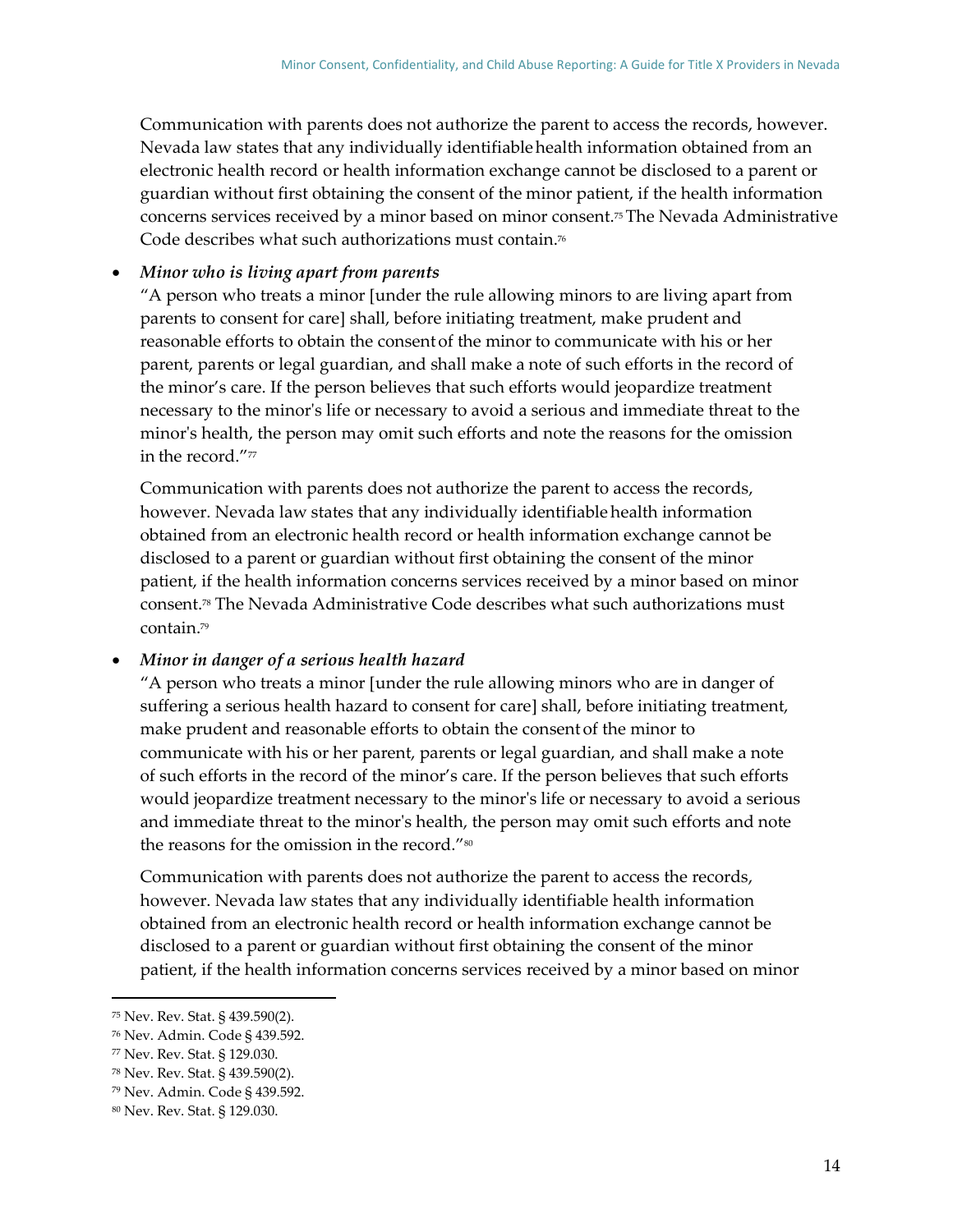consent.<sup>81</sup> The Nevada Administrative Code describes what such authorizations must contain.<sup>82</sup>

## • *Sexually transmitted disease and infection*

To the extent that STD/STI services are provided as a Title X service, funded in full or in part with Title X monies, the rule listed under "Title X" applies.

In other cases, Nevada law applies, which says: "All information of a personal nature about any person provided by any other person reporting a case or suspected case of a communicable disease, . . . or by any person who has a communicable disease, . . . or as determined by investigation of the health authority, is confidential medical information and must not be disclosed to any person under any circumstances, including pursuant to any subpoena, search warrant or discovery proceeding, except: . . .[ in reporting the actual or suspected abuse or neglect of a child or elderly person]...."<sup>83</sup>

# • *Investigations of Suspected Abuse*

If a designee of an agency investigating a report of abuse has photographs, X-rays or medical tests performed, "the person responsible for the child's welfare must be notified immediately, if reasonably possible, unless the designee determines that the notification would endanger the child."

"Any photographs or X-rays taken or records of any medical tests performed, . . .or any medical records relating to the examination or treatment of a child . . ., or copies thereof, must be sent to the agency which provides child welfare services, the law enforcement agency participating in the investigation of the report and the prosecuting attorney's office."<sup>84</sup>

# <span id="page-18-0"></span>**Do parents have access to a minor's electronic health information?**

In 2021 the Office of the National Coordinator for Health Information Technology (ONC) in the federal Department of Health and Human Services issued regulations under the 21<sup>st</sup> Century Cures Act.<sup>85</sup> These regulations contain provisions prohibiting "information blocking" that require giving patients access to their electronic health information (EHI) and making it accessible to other providers.

EHI includes a wide array of potentially sensitive and confidential information including clinical notes, laboratory and other test results, and prescriptions. Parents sometimes have access to a minor's EHI via a web portal, as a proxy for the patient or through other means.

<sup>81</sup> Nev. Rev. Stat. § 439.590(2).

<sup>82</sup> Nev. Admin. Code § 439.592.

<sup>83</sup> Nev. Rev. Stat. § 441A.220.

<sup>84</sup> Nev. Rev. Stat. § 432B.270.

<sup>85</sup> 21st Century Cures Act: Interoperability, Information Blocking, and the ONC Health IT Certification Program. 85 Fed. Reg. 25642, May 1, 2020. [https://www.govinfo.gov/content/pkg/FR-2020-05-01/pdf/2020-07419.pdf.](https://www.govinfo.gov/content/pkg/FR-2020-05-01/pdf/2020-07419.pdf) Codified at 45 C.F.R. Parts 170 and 171.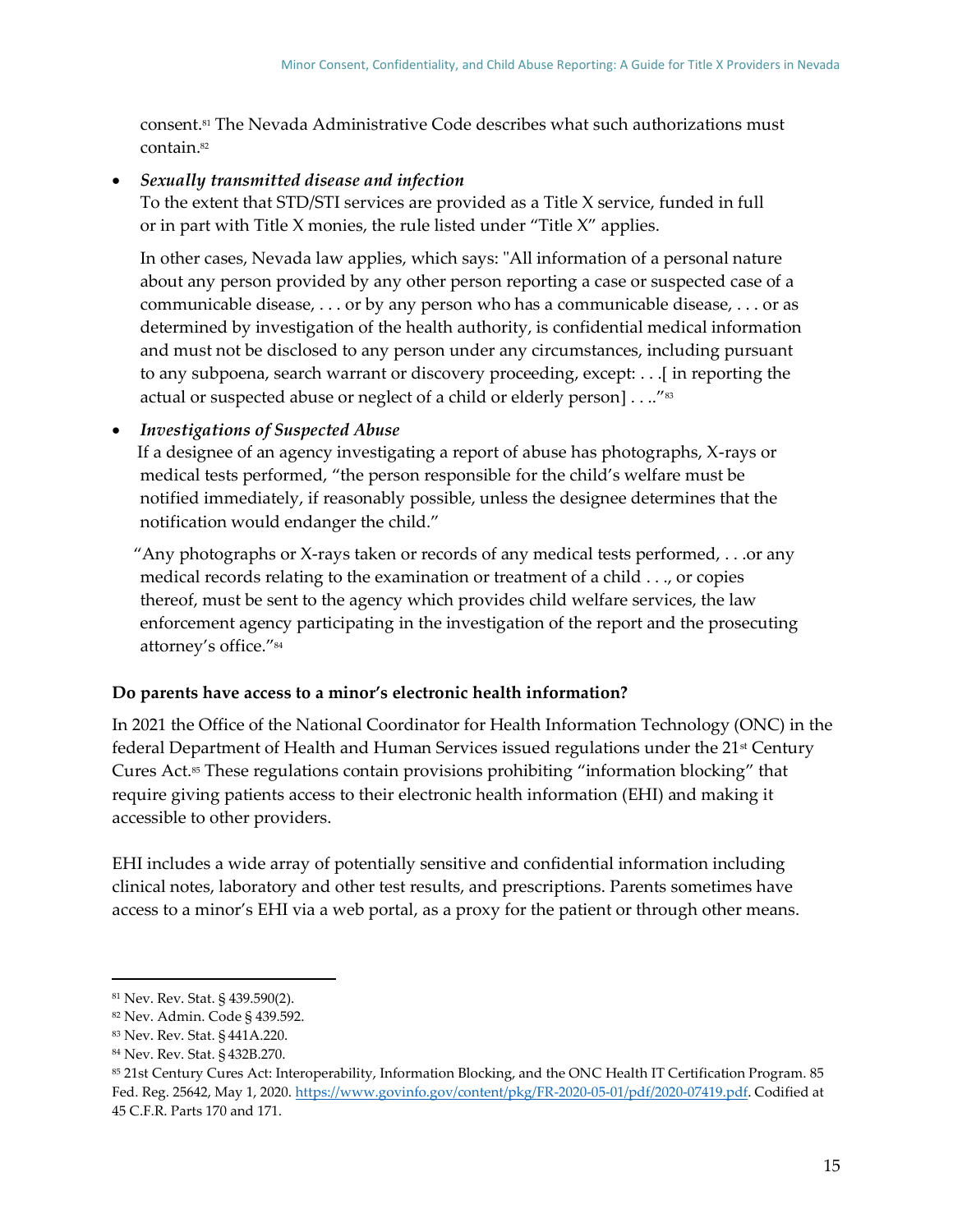Exceptions to the information blocking requirements exist and include exceptions for privacy, preventing harm, and infeasibility, among others. <sup>86</sup> Interpretation of the scope of these exceptions and methods for segregating shareable from confidential information are evolving. Health care providers should consult with legal counsel regarding implementation of the ONC regulations under the 21st Century Cures Act.

# <span id="page-19-0"></span>**Can individuals be held liable for revealing or accessing confidential information outside the exceptions listed in federal or state law?**

If no exception applies that would allow a provider to share information, providers who reveal confidential information may be held liable. The HIPAA regulations give the Department of Health and Human Services the authority to enforce HIPAA confidentiality regulations and to impose sanctions on providers who breach these rules.<sup>87</sup> Similarly, Nevada state law includes penalties. For example, state law authorizes criminal and financial penalties for unauthorized access to individual health information in a health exchange.<sup>88</sup>

# <span id="page-19-1"></span>**IV. CHILD ABUSE REPORTING REQUIREMENTS**

The Title X regulations require that health care providers comply with any applicable state mandated abuse reporting law.<sup>89</sup> Title X regulations do not include their own child abuse reporting requirements or alter state reporting obligations in any way.

This section provides an overview of Nevada child abuse reporting requirements. Other reporting requirements may apply in addition to the child abuse reporting mandate. Providers should work with their legal counsel to ensure that they are following all appropriate reporting requirements in Nevada.

# <span id="page-19-2"></span>**A. Who Must Report Child Abuse under Nevada Law?**

# <span id="page-19-3"></span>**Who is a mandated reporter?**

Nevada state law makes the following persons mandated reporters:<sup>90</sup>

• A person providing services licensed under chapters 450B, 630, 630A, 631, 632, 633, 634, 634A, 635, 636, 637, 637B, 639, 640, 640A, 640B, 640C, 640D, 640E, 641, 641A, 641B

<sup>86</sup> ONC. What are the information blocking exceptions[? https://www.healthit.gov/curesrule/final-rule](https://www.healthit.gov/curesrule/final-rule-policy/information-blocking)[policy/information-blocking.](https://www.healthit.gov/curesrule/final-rule-policy/information-blocking)

<sup>87</sup> See 45 C.F.R. Part 160.

<sup>88</sup> See, e.g., Nev. Rev. Stat. § 439.590.

<sup>89</sup> *See* 42 C.F.R. § 59.10; *see also e.g*. Consolidated Appropriations Act 2010, Pub. L. No 111-117, 123 Stat. 3034, 3256- 3257 (2009)("Notwithstanding any other provision of law, no provider of services under title X of the Public Health Services Act shall be exempt from any state law requiring notification or the reporting of child abuse, child molestation, sexual abuse, rape, or incest.").

<sup>90</sup> Nev. Rev. Stat. § 432B.220.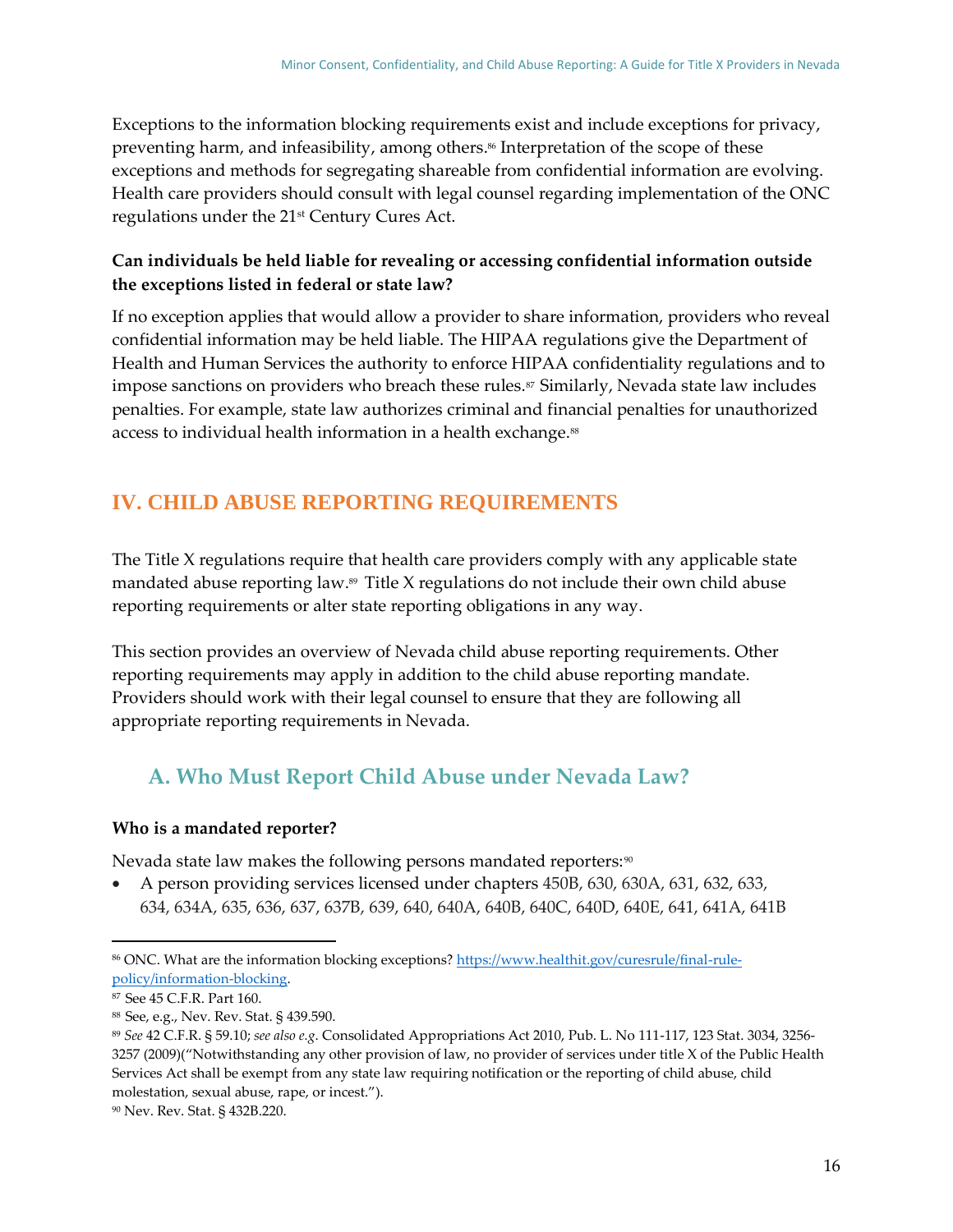or 641C, or 653 of Nevada Revised Statutes. This includes, but is not limited to, emergency medical services, physicians and physician assistants, audiologists, dentists, dental hygienists, chiropractic physicians, osteopathic providers, optometrists, podiatric physicians, homeopathic physicians, physical therapists, pharmacists, professional or practical nurses, psychiatrist, psychologist, marriage and family therapist, alcohol or drug abuse counselor, athletic trainer, advanced emergency medical technician or other person providing medical services licensed or certified in this state;

- Any personnel of a medical facility licensed pursuant to chapter 449 who are engaged in the admission, examination, care or treatment of persons or an administrator, manager or other person in charge of such facility upon notification of suspected abuse or neglect of a child by a member of the staff of the medical facility;
- A coroner;
- A member of the clergy, practitioner of Christian Science or religious healer, unless the person has acquired the knowledge of the abuse or neglect from the offender during a confession;
- A person employed by a public school or private school and any person who serves as a volunteer at such a school;
- Any person who maintains or is employed by a facility or establishment that provides care for children, children's camp or other public or private facility, institution or agency furnishing care to a child;
- Any person licensed to conduct a foster home;
- Any officer or employee of a law enforcement agency or an adult or juvenile probation officer;
- An attorney, unless the attorney has acquired the knowledge of the abuse or neglect from a client who is or may be accused of the abuse or neglect;
- Any person who maintains, is employed by, or serves as a volunteer for an agency or service which advises persons regarding abuse or neglect of a child and refers them to persons and agencies where their requests and needs can be met;
- Any person who is employed by or serves as a volunteer for an approved youth shelter. As used in this paragraph, approved youth shelter has the meaning ascribed to it in Nev. Rev. Stat. 244.427; and
- Any adult person who is employed by an entity that provides organized activities for children, including a person who is employed by a school district or public school.

# <span id="page-20-0"></span>**B. When Must a Mandated Reporter Submit an Abuse Report?**

# <span id="page-20-1"></span>**When must a mandated reporter report abuse?**

A mandated reporter must report when the reporter, in their "professional or occupational capacity, knows or has reasonable cause to believe that a child has been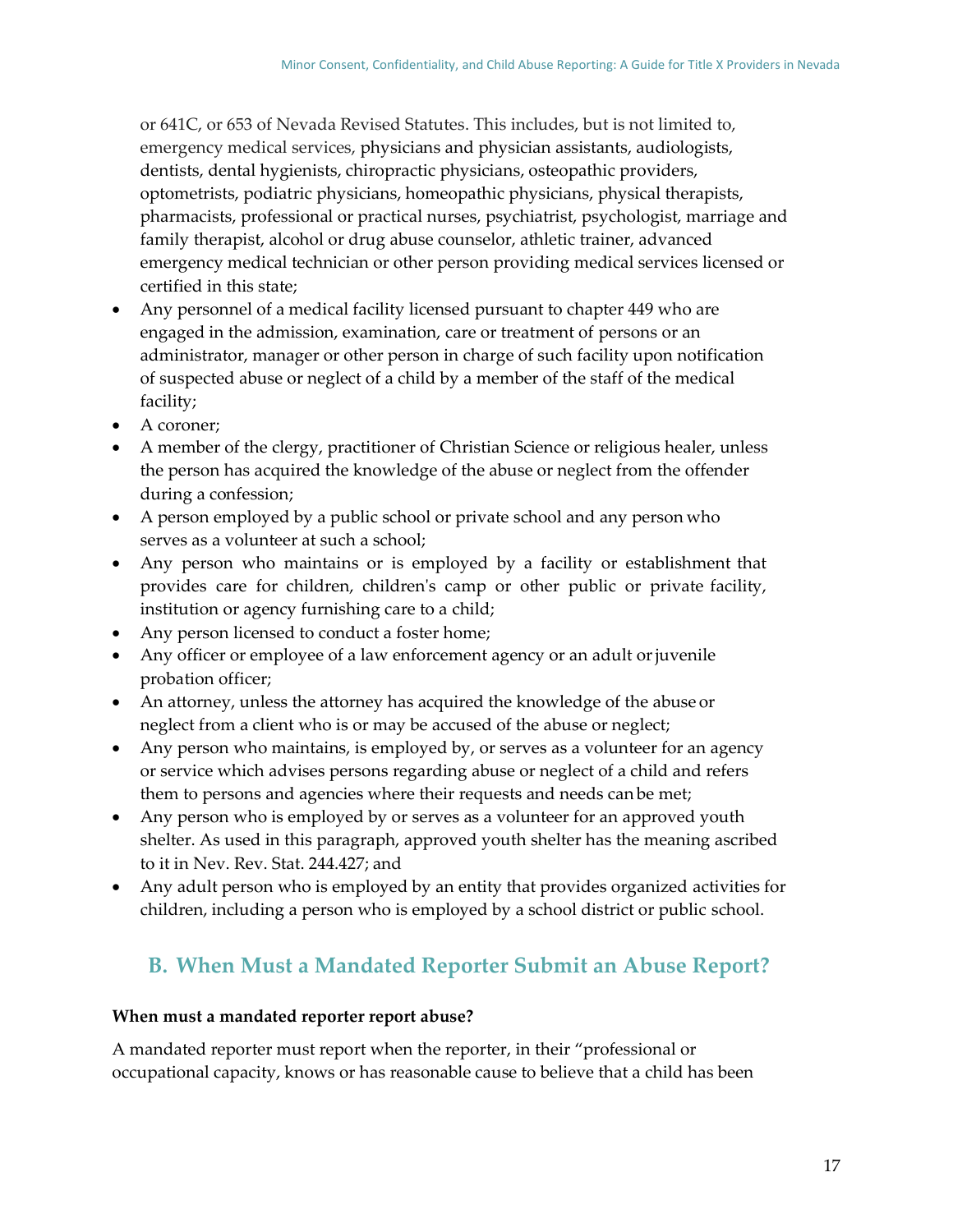abused or neglected."<sup>91</sup>

A mandated reporter must "make such a report as soon as reasonably practicable but not later than 24 hours after the person knows or has reasonable cause to believe thatthe child has been abused or neglected."<sup>92</sup>

#### <span id="page-21-0"></span>**What if the reporter is not sure that abuse has occurred?**

Confirmation of abuse is not required. Reporters must report whenever they have a "reasonable cause to believe" that abuse has occurred. State law defines "reasonable cause to believe" to mean that if, in light of all the surrounding facts and circumstances which are known or which reasonably should be known to the person at the time, a reasonable person would believe, under those facts and circumstances, that an act, transaction, event, situation or condition exists, is occurring or has occurred.<sup>93</sup>

### <span id="page-21-1"></span>**What if the abuse happened long ago?**

A provider may encounter an adult patient who discloses that they were the victim of child abuse in years prior. In 2016, the Nevada Attorney General was asked whether Nevada law requires a psychologist to make a child abuse report when an adult client reports previous child abuse. The Attorney General opined that a report is only necessary when reporting abuse of children who are still minors at the time of the disclosure. The Attorney General said: "Reading [Nevada Revised Statute] 432B.220 in its entirety and reviewing the plain language of all of its parts, the best interpretation is that mandatory reporting of child abuse or neglect is required only when psychologists and other persons described in [Nevada Revised Statute] 432B.220(4) know or have reasonable cause to believe that a child meeting the definition contained in NRS 432B.040 at the time of the report has been abused or neglected. If a psychologist learns that an adult client was abused or neglected as a child, part of the therapeutic goal of the client's therapy may involve the adult client reporting his or her abuse or neglect, but the psychologist is not required to report such abuse or neglect . . .."<sup>94</sup>

# <span id="page-21-2"></span>**C. What Type of Activity Must be Reported?**

#### <span id="page-21-3"></span>**What constitutes reportable abuse or neglect?**

Nevada law defines "abuse or neglect of a child" to include:

- "Physical or mental injury of a nonaccidental nature;"
- "Sexual abuse or sexual exploitation;" or
- "Negligent treatment or maltreatment of a child" caused or allowed by a person responsible for the welfare of the child under circumstances which indicate that the

<sup>91</sup> Nev. Rev. Stat. § 432B.220.

<sup>92</sup> Nev. Rev. Stat. § 432B.220.

<sup>93</sup> Nev. Rev. Stat. § 432B.121.

<sup>94</sup> Nev. Op. Atty. Gen. No. 2016- 08 (Oct. 12, 2016).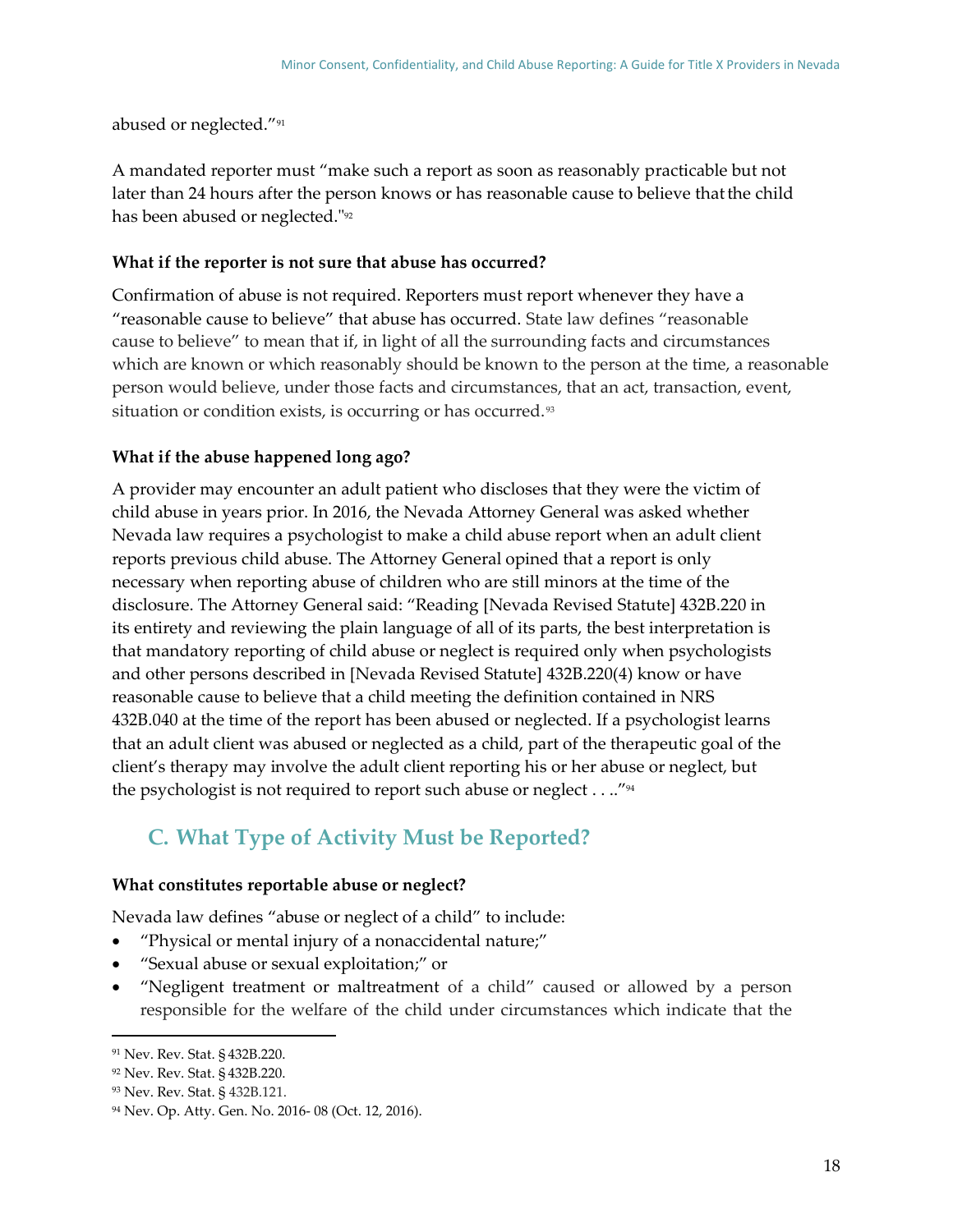child's health or welfare is harmed or threatened with harm. For this purpose, "allow" means to do nothing to prevent or stop the abuse or neglect of a child in circumstances where the person knows or has reason to know that a child is abused or neglected.<sup>95</sup>

A child is not considered abused or neglected, nor is the health or welfare of the child harmed or threatened for the sole reason that:

- The parent of the child delivers the child to a provider of emergency services pursuant to Nevada Revised Statutes 432B.630, if the parent complies with certain requirements of that section; or
- The parent or guardian of the child, in good faith, selects and depends upon nonmedical remedial treatment for such child, if such treatment is recognized and permitted under the laws of Nevada in lieu of medical treatment. This does not limit the court in ensuring that a child receive a medical examination and treatment pursuant to Nevada Revised Statutes 62E.280. <sup>96</sup>

These terms are further defined as described below.

# <span id="page-22-0"></span>**What is a physical injury for reporting purposes?**

Nevada law defines reportable "physical injury" to include, without limitation:

- A sprain or dislocation;
- Damage to cartilage;
- A fracture of a bone or the skull;
- An intracranial hemorrhage or injury to another internal organ;
- A burn or scalding;
- A cut, laceration, puncture or bite;
- Permanent or temporary disfigurement; or
- Permanent or temporary loss or impairment of a part or organ of the body.<sup>97</sup>

# <span id="page-22-1"></span>**What is a mental injury for reporting purposes?**

Nevada law defines "mental injury" for reporting purposes to mean an injury to the intellectual or psychological capacity or the emotional condition of a child as evidenced by an observable and substantial impairment of the ability of the child to function within a normal range of performance or behavior.<sup>98</sup>

# <span id="page-22-2"></span>**What is negligent treatment for reporting purposes?**

Nevada law states that "negligent treatment or maltreatment of a child" occurs if a child has been subjected to harmful behavior that is terrorizing, degrading, painful or emotionally traumatic, has been abandoned, is without proper care, control or supervision

<sup>95</sup> Nev. Rev. Stat. §§ 432B.020(1); 432B.140.

<sup>96</sup> Nev. Rev. Stat. § 432B.020(2).

<sup>97</sup> Nev. Rev. Stat. § 432B.090.

<sup>98</sup> Nev. Rev. Stat. § 432B.070.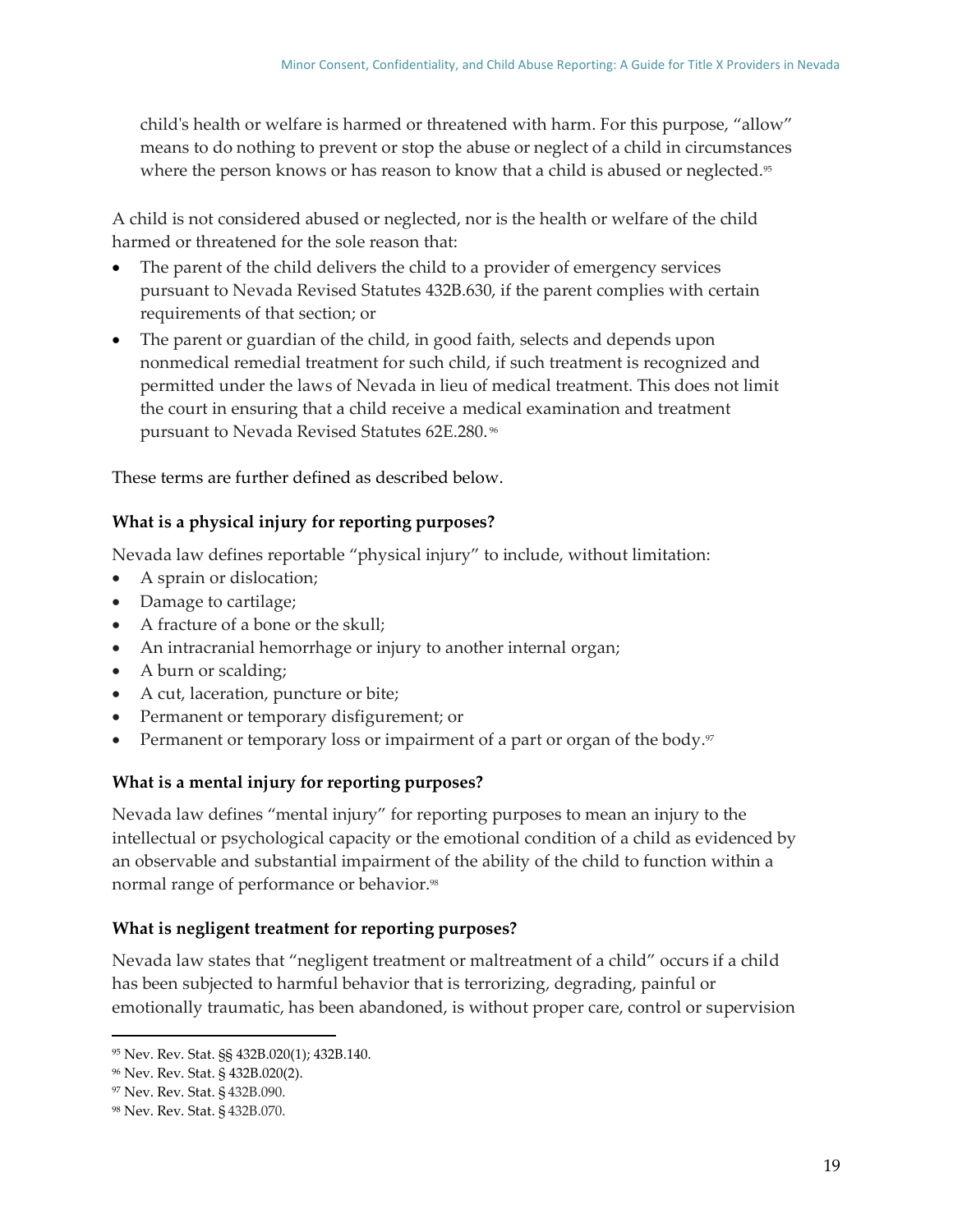or lacks the subsistence, education, shelter, medical care or other care necessary for the well-being of the child because of the faults or habits of the person responsible for the welfare of the child or the neglect or refusal of the person to provide them when able to do so.<sup>99</sup>

# <span id="page-23-0"></span>**D. What Is Reportable Sexual Abuse?**

## <span id="page-23-1"></span>**How is sexual abuse defined for reporting purposes?**

Nevada law requires reporting "sexual abuse," and defines "sexual abuse" to include acts upon a child constituting:

- Incest under Nevada Revised Statutes (NRS) 201.180;
- Lewdness with a child under NRS 201.230;
- Sado-masochistic abuse under NRS 201.262;
- Sexual assault under NRS 200.366;
- Statutory sexual seduction under NRS 200.368;
- Open or gross lewdness under NRS 201.210; and
- Mutilation of the genitalia of a female child, aiding, abetting, encouraging or participating in the mutilation of the genitalia of a female child, or removal of a female child from this State for the purpose of mutilating the genitalia of the child under NRS 200.5083.<sup>100</sup>

In other words, any acts that would be a violation of the above statutes are reportable as child abuse.

# <span id="page-23-2"></span>**What is "incest under NRS 201.180" for reporting purposes?**

Incest means "Persons being within the degree of consanguinity within which marriages are declared by law to be incestuous and void who intermarry with each other or who commit fornication or adultery with each other . . .."<sup>101</sup>

### <span id="page-23-3"></span>**What is "lewdness with a child under NRS 201.230" for reporting purposes?**

"A person is guilty of lewdness with a child if he or she:

(a) Is 18 years of age or older and willfully and lewdly commits any lewd or lascivious act, other than acts constituting the crime of sexual assault, upon or with the body, or any part or member thereof, of a child under the age of 16 years, with the intent of arousing, appealing to, or gratifying the lust or passions or sexual desires of that person or of that child; or

(b) Is under the age of 18 years and willfully and lewdly commits any lewd or lascivious act, other than acts constituting the crime of sexual assault, upon or with the body, or any part or member thereof, of a child under the age of 14 years, with the intent

<sup>99</sup> Nev. Rev. Stat. § 432B.140.

<sup>100</sup> Nev. Rev. Stat. § 432B.100.

<sup>101</sup> Nev. Rev. Stat. § 201.180.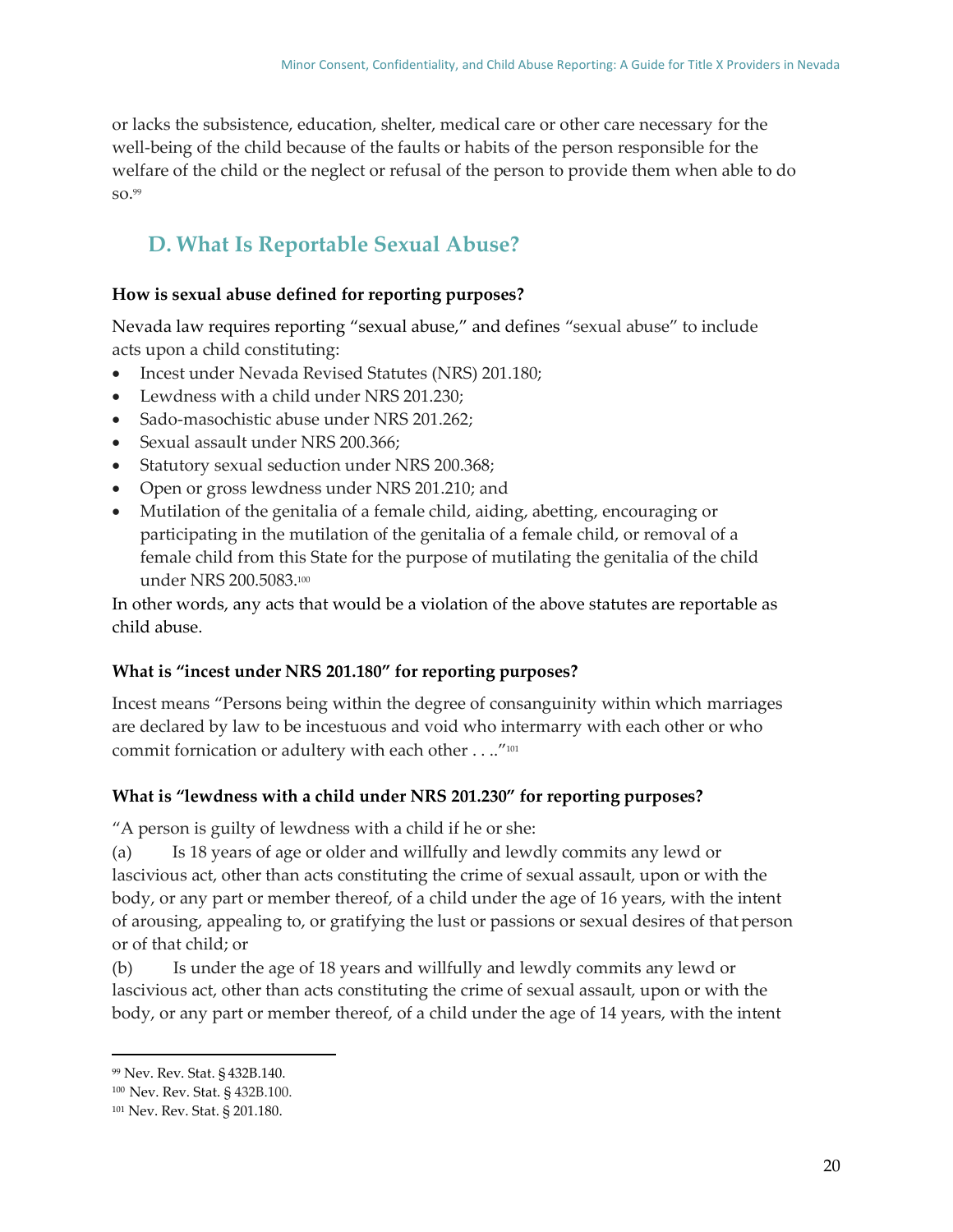of arousing, appealing to, or gratifying the lust or passions or sexual desires of that person or of that child."<sup>102</sup>

## <span id="page-24-0"></span>**What is "sado-masochistic abuse under 201.262" for reporting purposes?**

" 'Sado-masochistic abuse' means:

- 1. Flagellation or torture practiced by or upon a person whether or not clad in undergarments, a mask or bizarre costume; or
- 2. The condition of being fettered, bound or otherwise physically restrained."103

# <span id="page-24-1"></span>**What is "sexual assault under 200.366" for reporting purposes?**

"A person is guilty of sexual assault if the person:

(a) Subjects another person to sexual penetration, or forces another person to make a sexual penetration on themselves or another, or on a beast, against the will of the victim or under conditions in which the perpetrator knows or should know that the victim is mentally or physically incapable of resisting or understanding the nature of his or her conduct; or

(b) Commits a sexual penetration upon a child under the age of 14 years or causes a child under the age of 14 years to make a sexual penetration on themselves or another, or on a beast."<sup>104</sup>

" 'Sexual penetration' means cunnilingus, fellatio, or any intrusion, however slight, of any part of a person's body or any object manipulated or inserted by a person into the genital or anal openings of the body of another, including sexual intercourse in its ordinary meaning. The term does not include any such conduct for medical purposes."105

# <span id="page-24-2"></span>**What is "statutory sexual seduction under 200.368" for reporting purposes?**

" 'Statutory sexual seduction' means ordinary sexual intercourse, anal intercourse or sexual penetration committed by a person 18 years of age or older with a person who is 14 or 15 years of age and who is at least 4 years younger than the perpetrator."<sup>106</sup>

### **Is a report of sexual activity with a minor ever required based on age alone?**

There are a few circumstances in which sexual activity with a minor is deemed sexual abuse and must be reported based on age of parties alone. These circumstances, described in more detail above, include, for example:

• Lewdness with a child—by a person age 18 or older with a child under the age of 16; or by a person younger than age 18 with a child under the age of 14.107

<sup>102</sup> Nev. Rev. Stat. § 201230.

<sup>103</sup> Nev. Rev. Stat. § 201.262.

<sup>104</sup> Nev. Rev. Stat. § 200.366.

<sup>105</sup> Nev. Rev. Stat. § 200.364.

<sup>106</sup> Nev. Rev. Stat. § 200.364.

<sup>107</sup> Nev. Rev. Stat. §§ 201.230; 432B.100.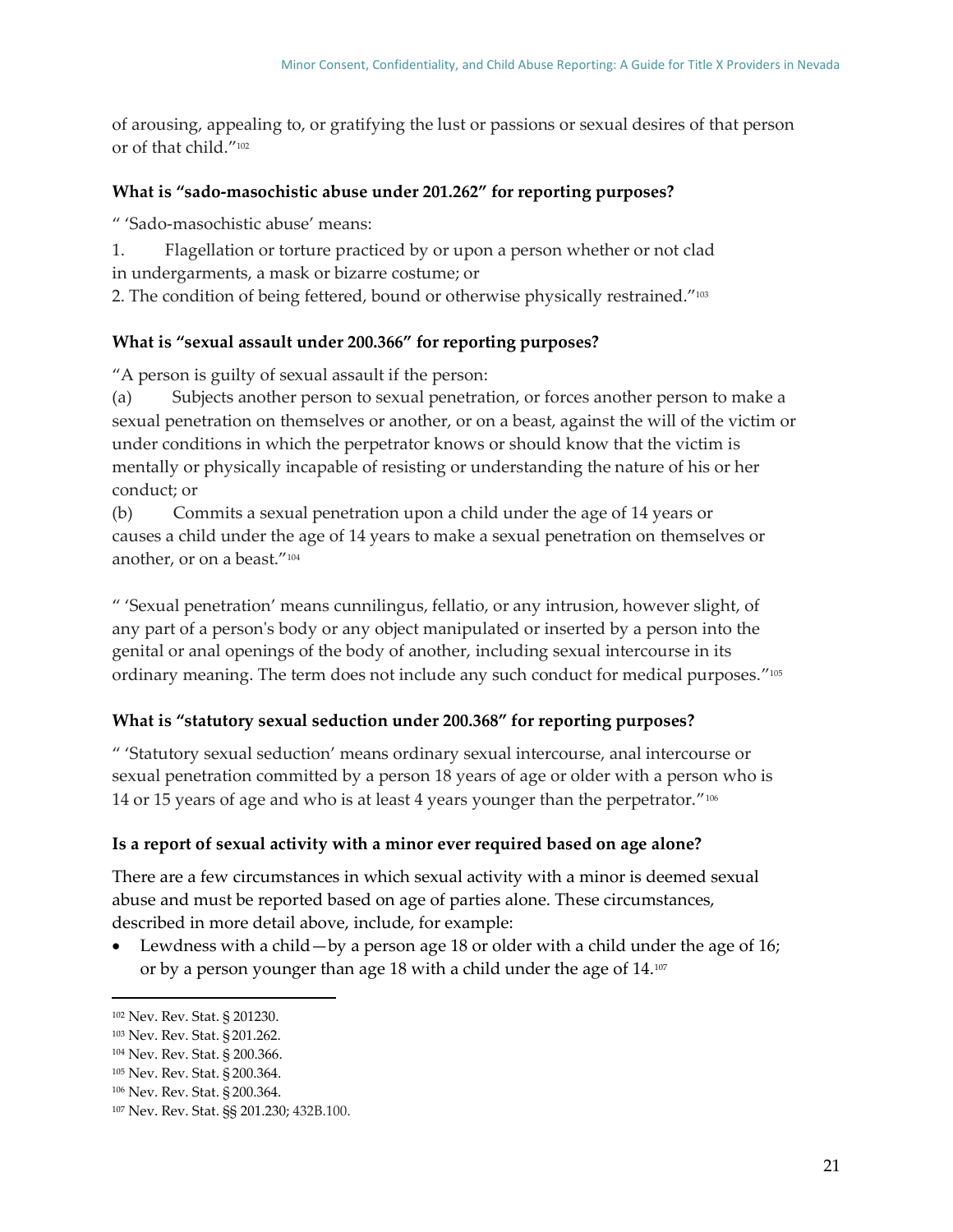- Sexual assault—sexual penetration upon a child under age 14; or causing a child under age 14 to make a sexual penetration on themselves or another.<sup>108</sup>
- Statutory sexual seduction—by a person age 18 or older with a person age 14 or 15 who is at least 4 years younger. 109

For this purpose, "sexual penetration" means cunnilingus, fellatio, or any intrusion, however slight, of any part of a person's body or any object manipulated or inserted by a person into the genital or anal openings of the body of another, including sexual intercourse in its ordinary meaning.<sup>110</sup>

The Nevada statutes defining reportable sexual acts involving children are complex. Health care providers who are uncertain of their reporting obligations are urged to consult with legal counsel.

# <span id="page-25-0"></span>**What "non-consensual" sexual activity must be reported?**

Mandated reporters must report child abuse anytime they have a reasonable suspicion that one person subjected another person to sexual penetration or forced another person to make a sexual penetration on himself or herself or another, or on a beast, against the will of the victim or under conditions in which the perpetrator knew or should have known that the victim was mentally or physically incapable of resisting or understanding the nature of his or her conduct.

In addition, reporters must report any reasonable suspicion of activity that falls into the categories of:

- Incest;
- Lewdness with a child;
- Sado-masochistic abuse;
- Sexual assault;
- Open or gross lewdness; or
- Mutilation of the genitalia of a female child.

# **What sexual activity with a minor does not require reporting?**

Mandated reports are *not* required for:

- Sexual activity between minors who are 14, 15, 16, or 17 years of age and there is no reasonable suspicion that one person subjected or forced the other person to engage in that activity and there is no reasonable suspicion that one person was mentally or physically incapable of resisting or understanding the nature of the conduct.
- Sexual activity between a minor who is age 16 or older and a partner age 16 or

<sup>108</sup> Nev. Rev. Stat. §§ 200.366; 432B.100.

<sup>109</sup> Nev. Rev. Stat. §§ 200.364; 432B.100.

<sup>110</sup> Nev. Rev. Stat. § 200.364.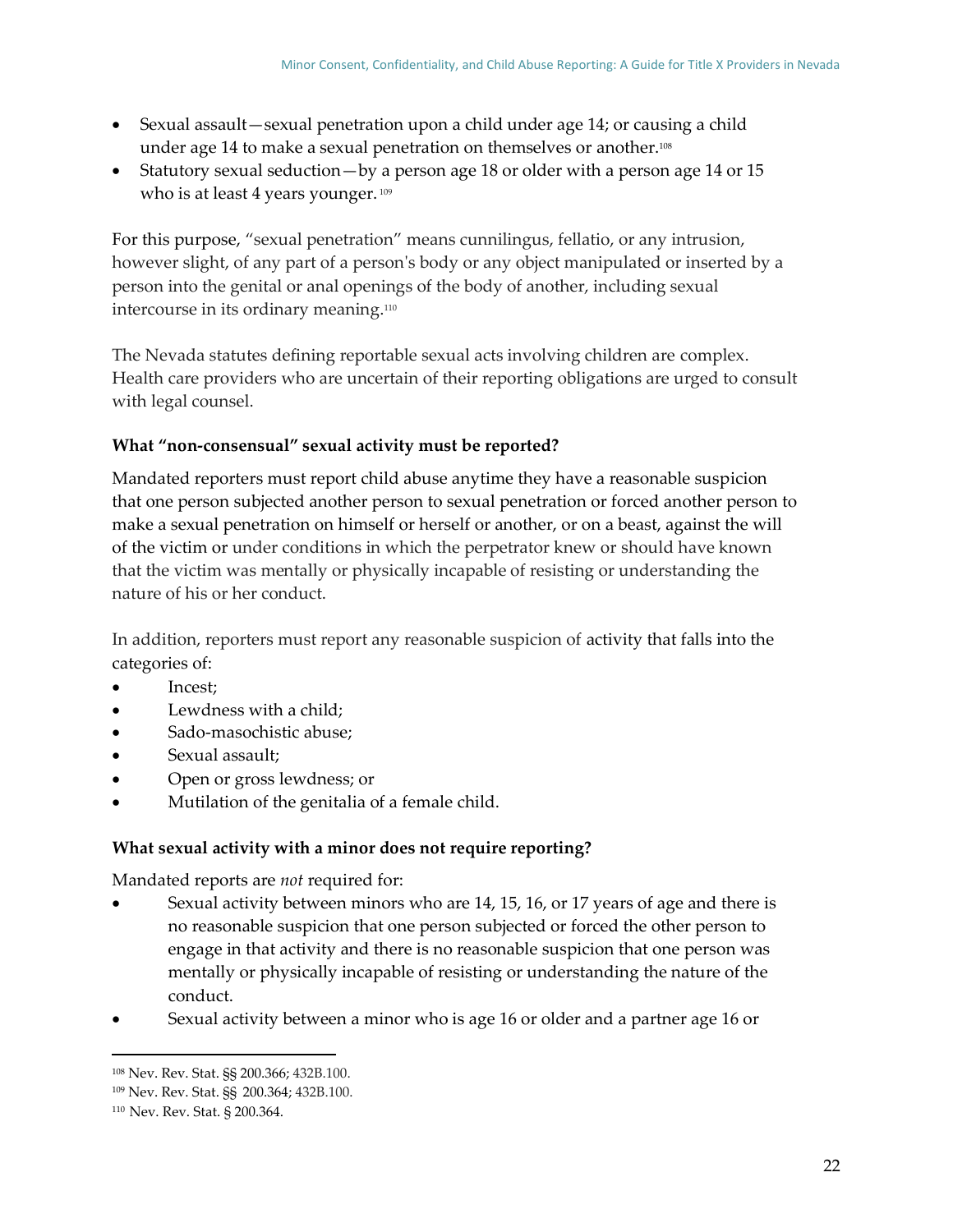older and there is no reasonable suspicion that one person subjected or forced the other person and no reasonable suspicion that one person was mentally or physically incapable of resisting or understanding the nature of the conduct.

• Sexual activity that does not fall into one of the categories specifically identified in the previous discussion as reportable.

# <span id="page-26-0"></span>**For the purposes of child abuse reporting, does a mandated reporter have a duty to try to ascertain the age of a minor patient's partner?**

No statute or case obligates health care providers to ask their minor patients about the age of the minors' sexual partners.

## <span id="page-26-1"></span>**Does pregnancy or a sexually transmitted infection automatically require an abuse report?**

Nevada law does not require child abuse reporting when a minor patient is pregnant or infected with a sexually transmitted infection. However, this information, when combined with other information, may lead a mandated reporter to reasonably suspect child abuse, as defined by state law.

# <span id="page-26-2"></span>**E. What is Reportable Sexual Exploitation?**

# <span id="page-26-3"></span>**What is sexual exploitation for reporting purposes?**

Nevada law defines "sexual exploitation" to include "forcing, allowing or encouraging a child: 1. To solicit for or engage in prostitution;

- 2. To view a pornographic film or literature; and
- 3. To engage in:
	- (a) Filming, photographing or recording on videotape; or
	- (b) Posing, modeling, depiction or a live performance before an audience, which involves the exhibition of a child's genitals or any sexual conduct with a child, as defined in NRS 200.700."<sup>111</sup>

# <span id="page-26-4"></span>**Does a mandated reporter need to report child prostitution as child abuse?**

Reporters must report any reasonable suspicion that a minor is being or was forced, allowed, or encouraged to solicit for or engage in prostitution. "Prostitution" is defined as engaging in sexual conduct with another person in return for a fee, monetary consideration or other thing of value.<sup>112</sup> Sexual conduct for this purpose means engaging in sexual intercourse, oral-genital contact or any touching of the sexual organs or other intimate parts of a person for the purpose of arousing or gratifying the sexual desire of either person.<sup>113</sup>

<sup>111</sup> Nev. Rev. Stat. § 432B.110.

<sup>112</sup> Nev. Rev. Stat. § 201.295.

<sup>113</sup> Nev. Rev. Stat. § 201.295.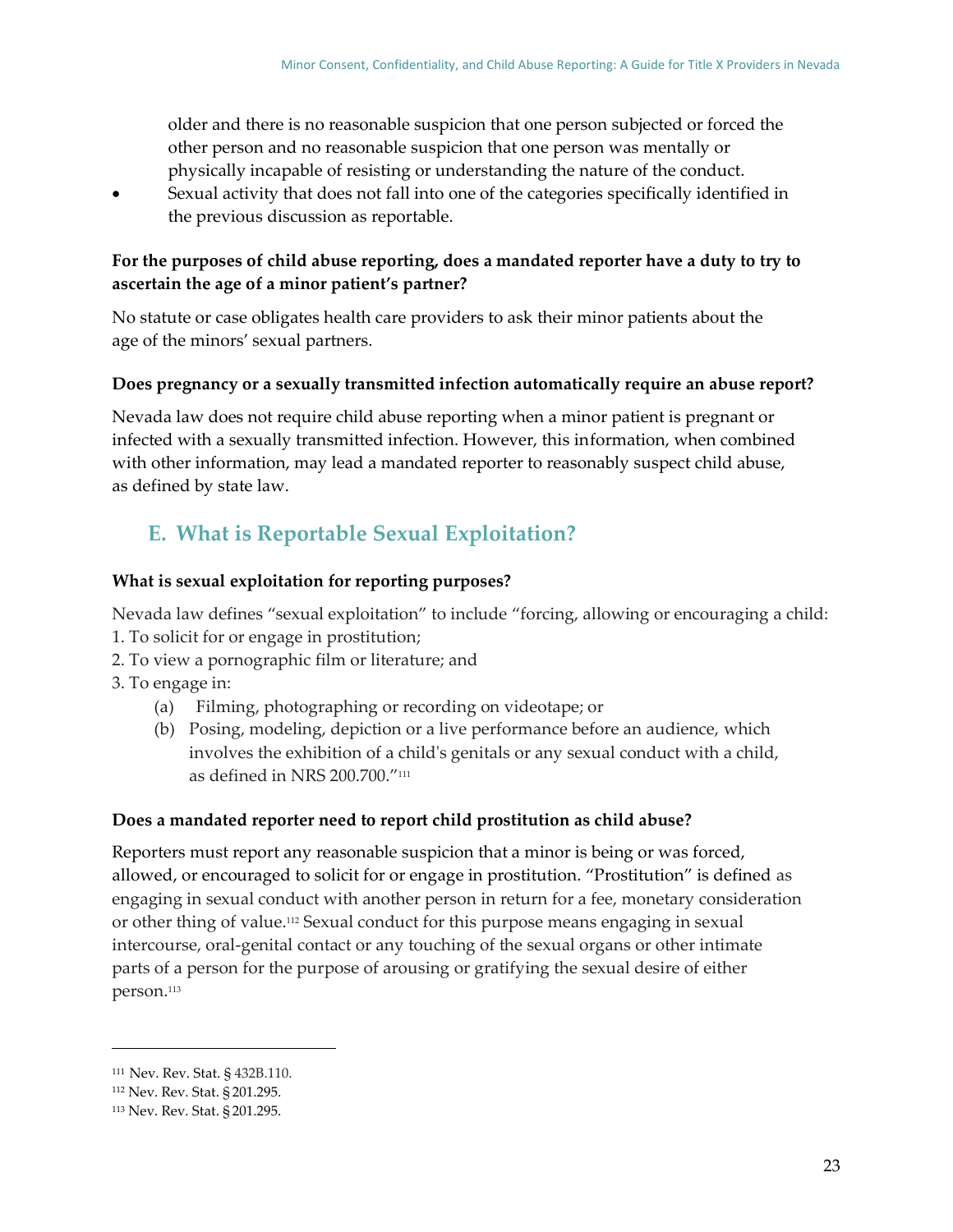# <span id="page-27-0"></span>**F. How Does Reporting Work?**

### <span id="page-27-1"></span>**To whom should reports be made?**

Mandated reporters should "report the abuse or neglect of the child to an agency which provides child welfare services or to a law enforcement agency." <sup>114</sup>

The report goes to law enforcement if the suspected abuse involves acts by a person working for a public or private home, institution of facility where the child is receiving child care outside the home for a portion of the day. <sup>115</sup>

If the alleged abuse is at the hands of someone who works for a child welfare or law enforcement agency, the report must go to any agency other than the one alleged.<sup>116</sup>

## <span id="page-27-2"></span>**How must a reporter make a report?**

"A person may make a report …by telephone or, in light of all the surrounding facts and circumstances which are known or which reasonably should be known to the person at the time, by any other means of oral, written or electronic communication that a reasonable person would believe, under those facts and circumstances, is a reliable and swift means of communicating information to the person who receives the report. If the report is made orally, the person who receives the report must reduce it to writing as soon as reasonably practicable."<sup>117</sup>

### <span id="page-27-3"></span>**How quickly must a mandated reporter make a report?**

Mandated reporters must make a report "as soon as reasonably practicable but not later than 24 hours after the person knows or has reasonable cause to believe that the child has been abused or neglected."<sup>118</sup>

### <span id="page-27-4"></span>**What information must the reporter include in the report?**

"The report must contain the following information, *if obtainable*:

- (a) The name, address, age and sex of the child;
- (b) The name and address of the child's parents or other person responsible for the care of the child;

(c) The nature and extent of the abuse or neglect of the child, the effect of a fetal alcohol spectrum disorder or prenatal substance abuse on the newborn infant or the nature of the withdrawal symptoms resulting from prenatal drug exposure of the newborn infant;

<sup>114</sup> Nev. Rev. Stat. § 432B.220.

<sup>115</sup> Nev. Rev. Stat. § 432B.220.

<sup>116</sup> Nev. Rev. Stat. § 432B.220.

<sup>117</sup> Nev. Rev. Stat. § 432B.230.

<sup>118</sup> Nev. Rev. Stat. § 432B.220.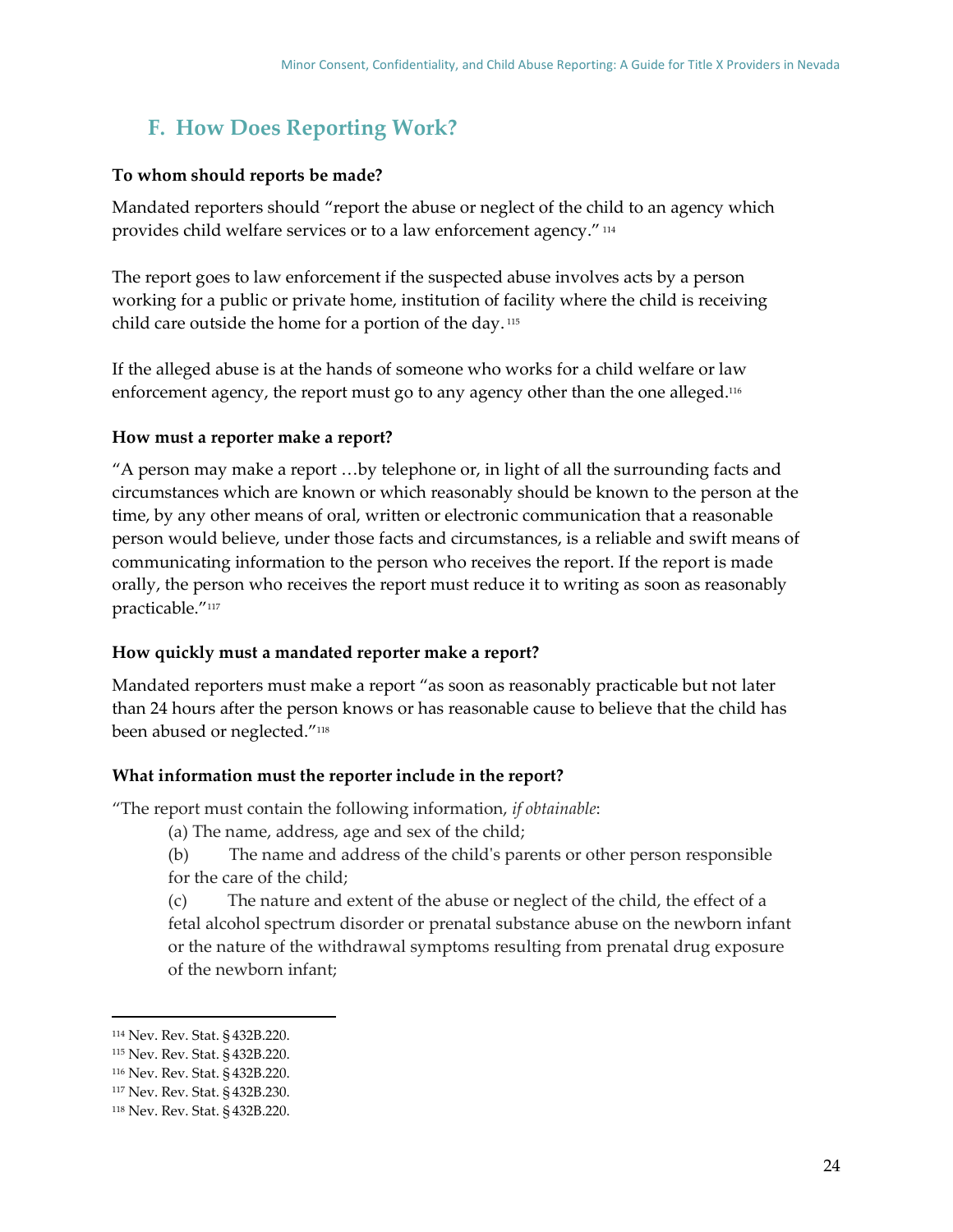(d) Any evidence of previously known or suspected:

- (1) Abuse or neglect of the child or the child's siblings; or
- (2) Effects of a fetal alcohol spectrum disorder or prenatal substance abuse on or evidence of withdrawal symptoms resulting from prenatal drug exposure of the newborn infant;
- (e) The name, address and relationship, if known, of the person who is alleged to have abused or neglected the child; and
- (f) Any other information known to the person making the report that the agency which provides child welfare services considers necessary."<sup>119</sup>

## <span id="page-28-0"></span>**If the reporter does not have all the necessary information, is a report required?**

Yes, it is required. A report should be made any time a mandated reporter has a reasonable suspicion of abuse, even if the reporter does not have all the information requested.

# <span id="page-28-1"></span>**May confidential information from the medical chart and provider notes be included in a report?**

A child abuse report must contain any "information known to the person making the report that the agency which provides child welfare services considers necessary."<sup>120</sup> There is no exemption for information contained in medical records.

## <span id="page-28-2"></span>**May a health provider inform parents that they made a child abuse report?**

Mandated reporting is an exception to confidentiality law and allows disclosures to child welfare and/or law enforcement. This reporting exception does not authorize disclosures to others. Thus, whether a health provider may inform parents of an abuse report made will depend on the applicable confidentiality law and whether parents are authorized to receive confidential health information. For example, if the minor was receiving Title X services when the abuse disclosure occurred, Title X confidentiality rules apply, which give the minor the right to determine whether or not their parents can be informed.

# <span id="page-28-3"></span>**G. What Happens after an Abuse Report is Made?**

# <span id="page-28-4"></span>**What will the police or welfare agency do after receiving a report?**

It depends on the type of abuse, age of the child, and the level of risk. In all cases, the welfare agency is required to evaluate reports no later than three days after their receipt to see if investigation is warranted. In some cases, the agency will immediately initiate an investigation – for example if the report indicates that there is a high risk of serious harm to the child. Child welfare and law enforcement shall cooperate in any investigation of child abuse or neglect.<sup>121</sup>

<sup>119</sup> Nev. Rev. Stat. § 432B.230.

<sup>120</sup> Nev. Rev. Stat. § 432B.230.

<sup>121</sup> Nev. Rev. Stat. § 432B.260.